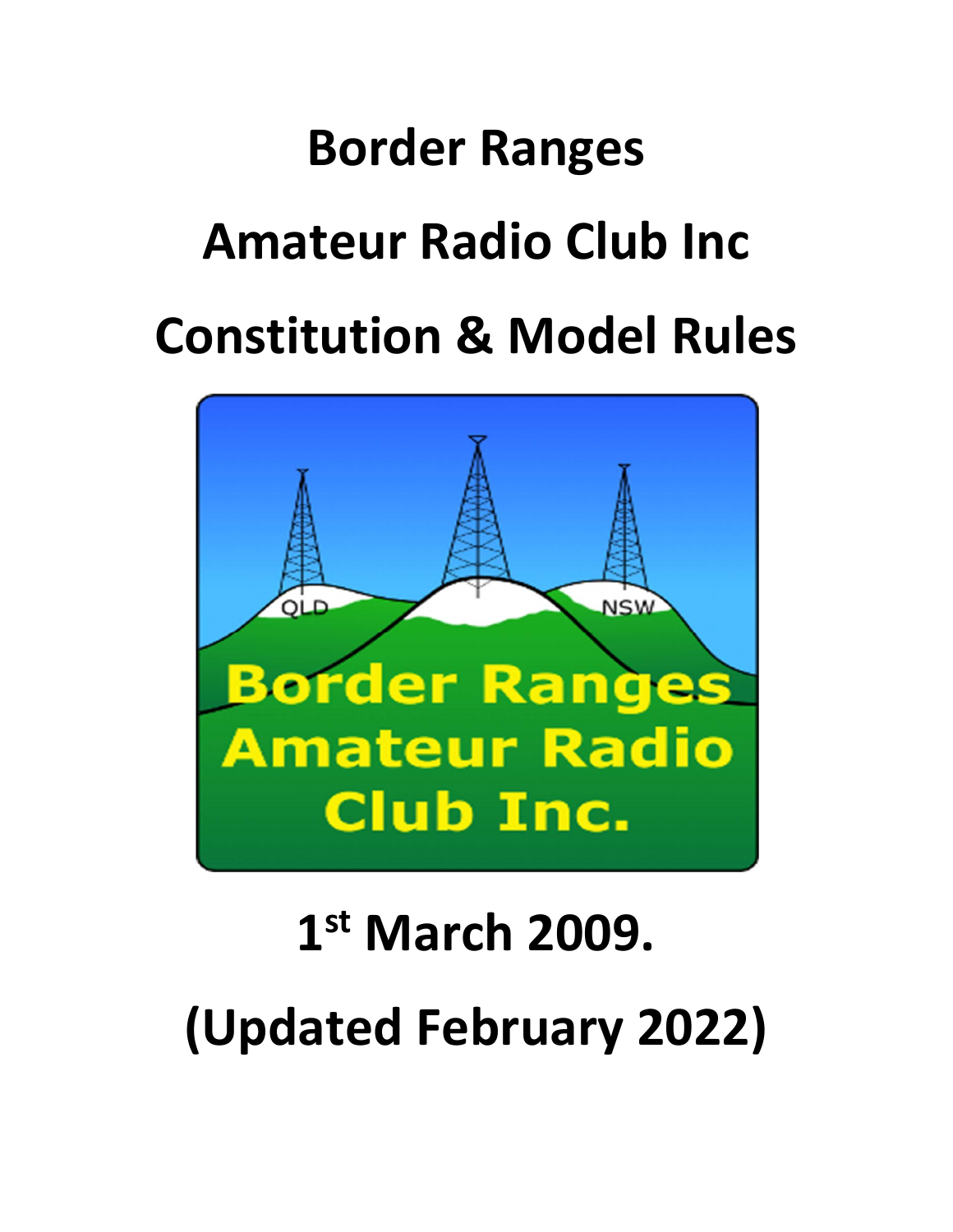### **INDEX**

|              | <b>AIMS AND OBJECTIVES</b>                       |                         |  |
|--------------|--------------------------------------------------|-------------------------|--|
| <b>RULES</b> |                                                  |                         |  |
|              | <b>Part I - Preliminary</b>                      |                         |  |
| 1.           | <b>INTERPRETATION</b>                            | 6                       |  |
|              | <b>Part II- Membership</b>                       |                         |  |
| 2.           | <b>MEMBERSHIP QUALIFICATIONS AND APPLICATION</b> | $\overline{\mathbf{z}}$ |  |
| 3.           | <b>NOMINATION FOR MEMBERSHIP</b>                 | $\overline{7}$          |  |
| 4.           | <b>CESSATION OF MEMBERSHIP</b>                   | 8                       |  |
| 5.           | <b>MEMBERSHIP ENTITLEMENTS NOT TRANSFERABLE</b>  | 9                       |  |
| 6.           | <b>RESIGNATION OF MEMBERSHIP</b>                 | 9                       |  |
| 7.           | <b>REGISTER OF MEMBERS</b>                       | 9                       |  |
| 8.           | <b>FEES AND SUBSCRIPTIONS, ETC</b>               | 10                      |  |
| 9.           | <b>LIABILITIES</b>                               | 10                      |  |
| 10.          | <b>RESOLUTION OF INTERNAL DISPUTES</b>           | 10                      |  |
| II.          | <b>DISCIPLINING OF MEMBERS</b>                   | 11                      |  |
| 12.          | <b>RIGHT OF APPEAL OF DISCIPLINED MEMBER</b>     | 12                      |  |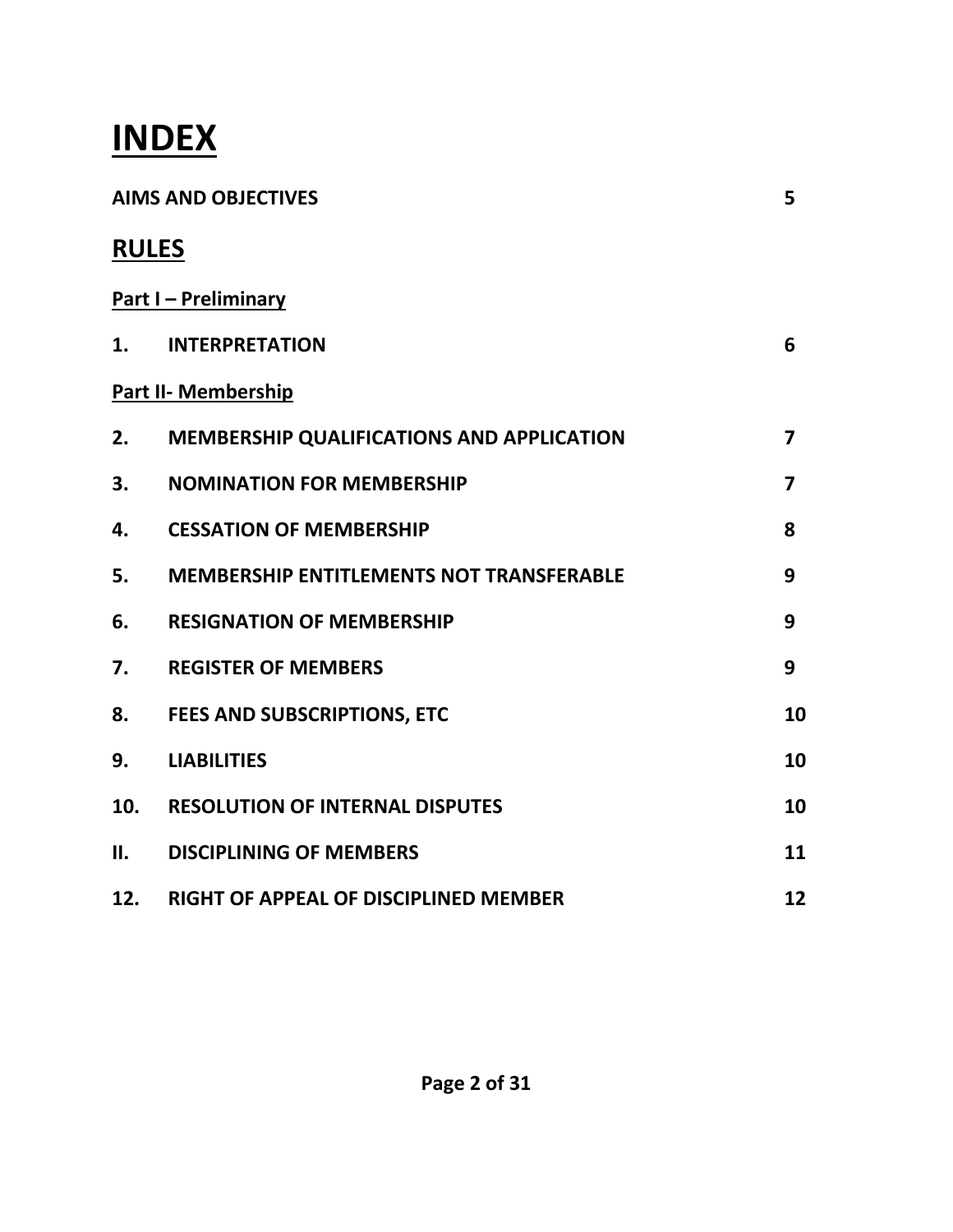#### **Part III – The Committee**

| 13. | <b>POWERS OF THE COMMITTEE</b>      | 13 |
|-----|-------------------------------------|----|
| 14. | <b>CONSITITUTION AND MEMBERSHIP</b> | 14 |
|     | 15. ELECTION OF MEMBERS             | 15 |
| 16. | <b>SECRETARY</b>                    | 16 |
| 17. | <b>TREASURER</b>                    | 16 |
| 18. | <b>CASUAL VACANCIES</b>             | 17 |
| 19. | <b>REMOVAL OF A MEMBER</b>          | 17 |
| 20. | <b>MEETINGS AND QUORUM</b>          | 18 |
| 21. | <b>VOTING AND DECISIONS</b>         | 19 |

#### **Part IV – General Meetings**

| 22 <sub>2</sub> | <b>ANNUAL GENERAL MEETINGS - HOLDING OF</b>                 | 20 |
|-----------------|-------------------------------------------------------------|----|
| 23.             | <b>ANNUAL GENERAL MEETINGS - CALLING OF AND BUSINESS AT</b> | 20 |
| 24.             | <b>SPECIAL GENERAL MEETINGS - CALLING OF</b>                | 21 |
| 25.             | <b>NOTICE</b>                                               | 22 |
| 26.             | <b>PROCEDURE</b>                                            | 23 |
| 27.             | <b>PRESIDING MEMBER</b>                                     | 23 |
| 28.             | <b>ADJOURNMENT</b>                                          | 24 |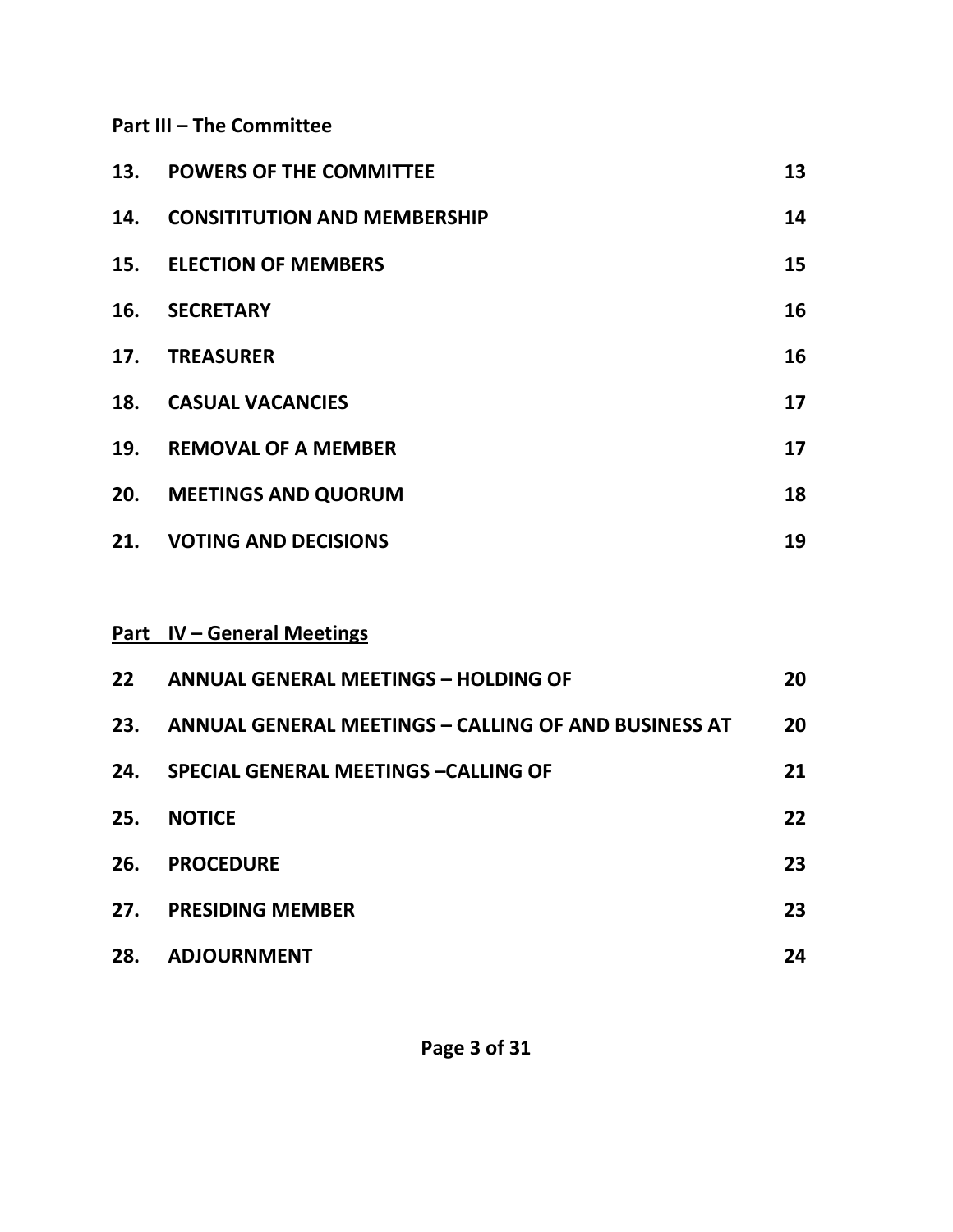| 29. | <b>VOTING - Making of Decisions</b> | 24 |
|-----|-------------------------------------|----|
|     | <b>30. SPECIAL RESOLUTION</b>       | 25 |
|     | 31. VOTING                          | 25 |
|     | 32. VOTING PROCEDURES               | 26 |
|     | <b>VOTING NOMINATION FORM</b>       | 27 |
|     |                                     |    |
|     | <b>Part V - Miscellaneous</b>       |    |
|     | <b>33. INSURANCE</b>                | 28 |
|     | <b>FUNDS AND FUNDS MANAGEMENT</b>   |    |
|     | 34. FUNDS SOURCE                    | 28 |
|     | <b>35. FUNDS MANAGEMENT</b>         | 28 |
| 36. | <b>ALTERATION OF AIMS AND RULES</b> | 29 |
| 37. | <b>COMMON SEAL</b>                  | 29 |
| 38. | <b>INSPECTION OF BOOKS, ETC</b>     | 29 |
| 39. | <b>SERVICE OF NOTICES</b>           | 29 |
|     | <b>40. GENERAL CLUB BUSINESS</b>    | 30 |
| 41. | <b>WINDING UP</b>                   | 30 |
|     |                                     |    |

| <b>APPLICATION FOR MEMBERSHIP OF ASSOCIATION</b> |  |
|--------------------------------------------------|--|
|                                                  |  |

**Page 4 of 31**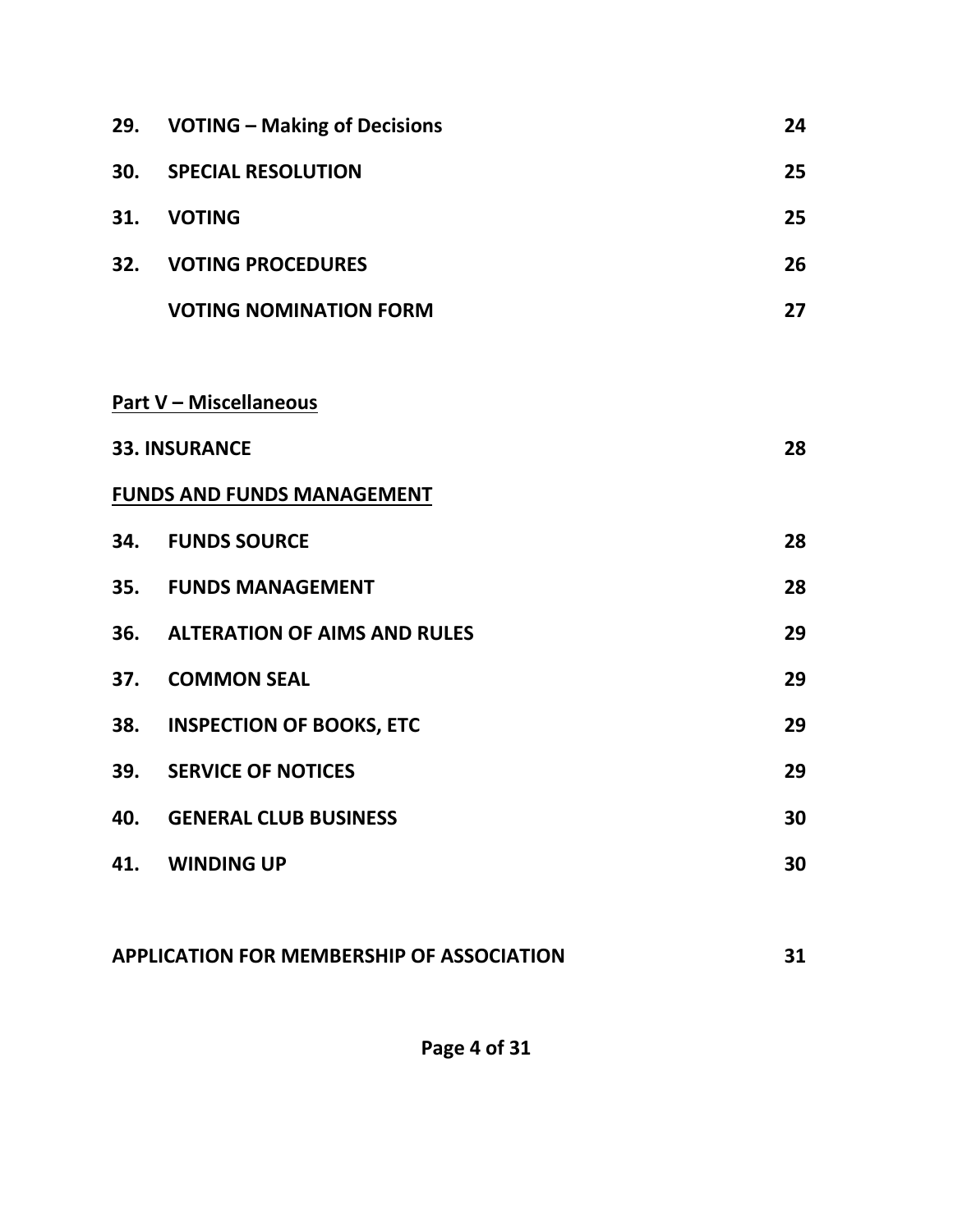## **CONSTITUTION**

#### **Border Ranges Amateur Radio Club Inc NSW**

#### **(Hereafter called the Association)**

#### **AIMS AND OBJECTIVES**

**To communicate, affiliate, or enter into other relations, whether formal or informal, with other clubs, Associations or other bodies having similar purpose or to subscribe to, become a member of, or cooperate with any such clubs, Associations, or other bodies in any way as may be likely to further the aims and objectives of the Association.** 

**2. To borrow, raise or in other fashion find money to further these objectives.** 

**3. To promote and foster an interest in electronics and the hobby of amateur radio.**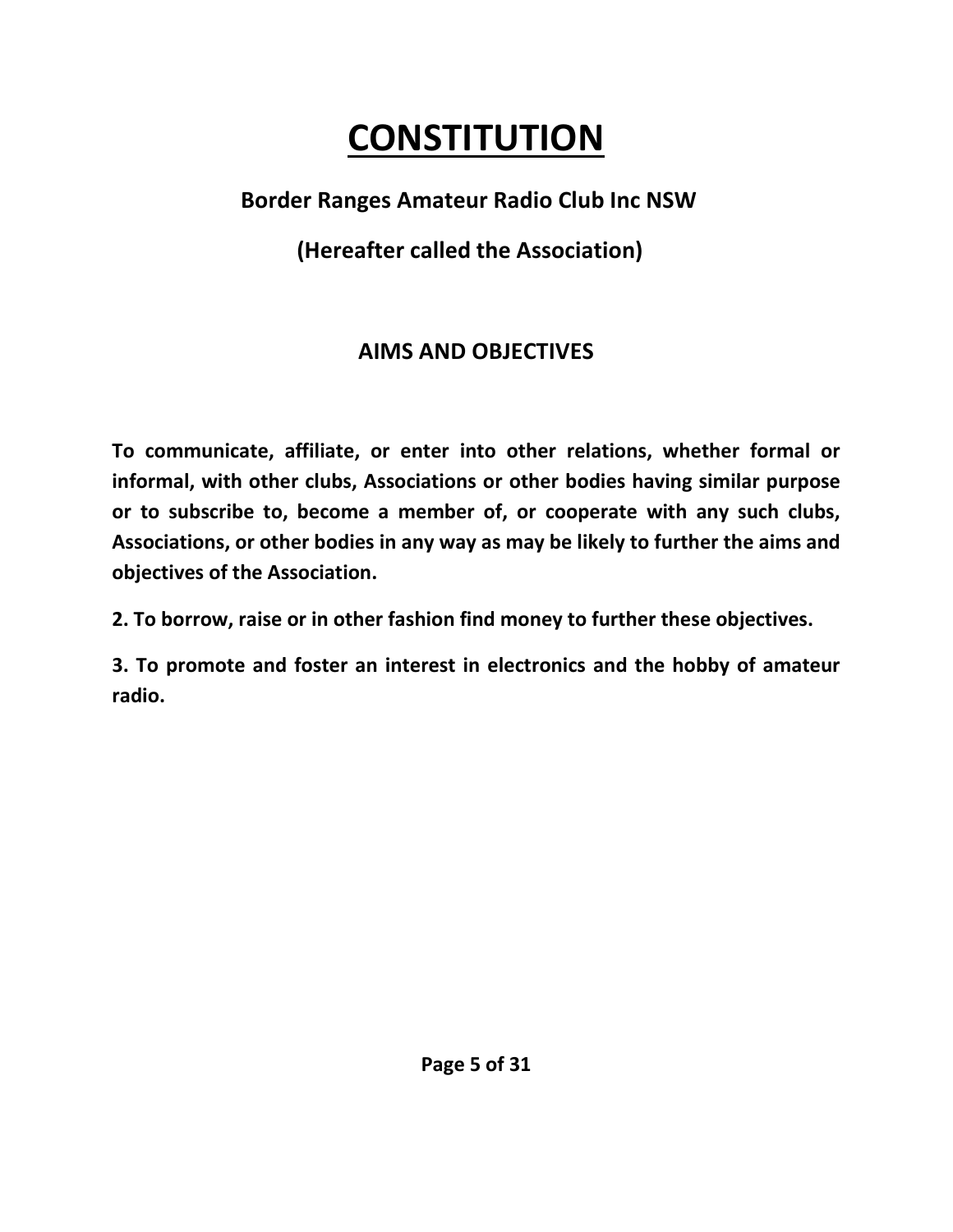#### **RULES**

#### **PART 1 – PRELIMINARY**

#### **INTERPRETATION**

**1. In these rules, except in so far as the context or subject matter otherwise indicates or requires: "General Meeting" means general meeting of the members of the Association properly convened in accordance with the rules.** 

**"Rules" means rules of constitution of the Association as set out herein and as may be amended from time to time by the members of the Association gathered at a General Meeting.** 

**"Secretary" means the person holding office under these rules as Secretary of the Association or, where no such person holds that office, the Public Officer of the Association** 

**"The Act" means the Associations Incorporation Act, 1984.** 

**"The Regulation" means the Association Incorporation Regulations Act, 1999.** 

**The provisions of the Interpretation Act 1987 apply to and in respect of these rules in the same manner as those provisions would so apply if these rules were an instrument made under that** 

**"Schedule of Fees" means the Association's yearly fees on going for that period, as set at the newly elected Committee of the Association at the Annual General Meeting.** 

**"Executive Administration" means the Association's valid President, Treasurer and Secretary.**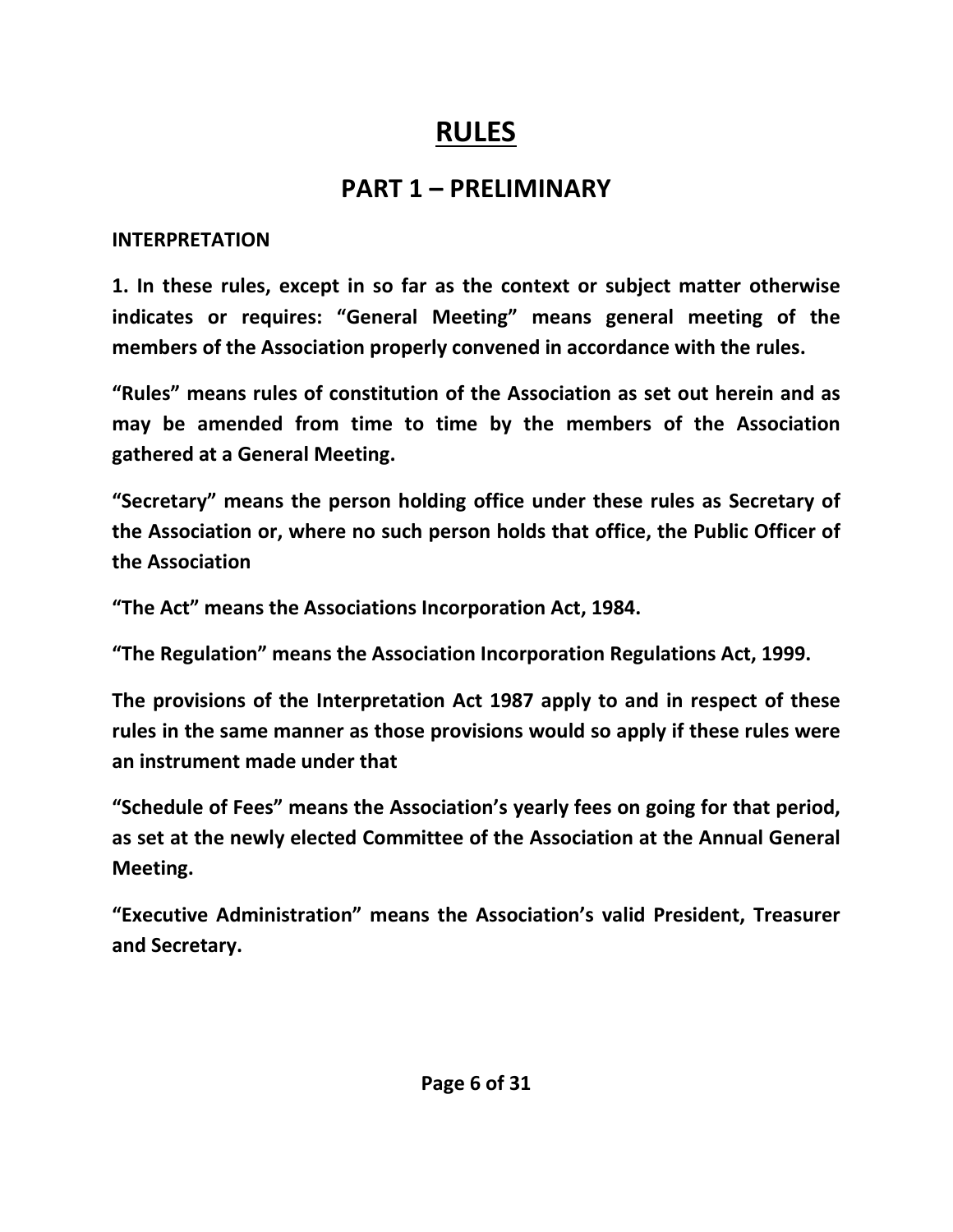#### **PART 2 — MEMBERSHIP**

#### **MEMBERSHIP QUALIFICATIONS AND APPLICATION**

**2. A person is eligible to be a member of the Association if, but only if** 

**(a) The person is a person referred to in section 15(1)(a), (b) or (c) of the Act and has not ceased to be a member of the Association at any time after incorporation of the Association under the Act, or** 

**(b) The person is a natural person:** 

**(i) Who has been nominated for membership of the Association as provided by rule 3; and** 

**(ii) Has been approved for membership of the Association by the meeting of the Association.** 

#### **NOMINATION FOR MEMBERSHIP**

**3. (a) A nomination of a person for membership of the Association** 

**(i) Must be made by a member of the Association in writing in the form set out in Appendix 1 to these rules, and** 

**(ii) Must be lodged with the secretary of the Association** 

**(b) As soon as practicable after receiving a nomination for membership, the secretary must refer the nomination to the next meeting which is to determine whether to approve or reject the nomination.** 

**(c) If the meeting determines to approve a nomination for membership, the secretary must, as soon as practicable after that determination, notify the nominee of that approval and request the nominee to pay (within the period of 28 days after receipt by the nominee. Of the notification) the sum payable under**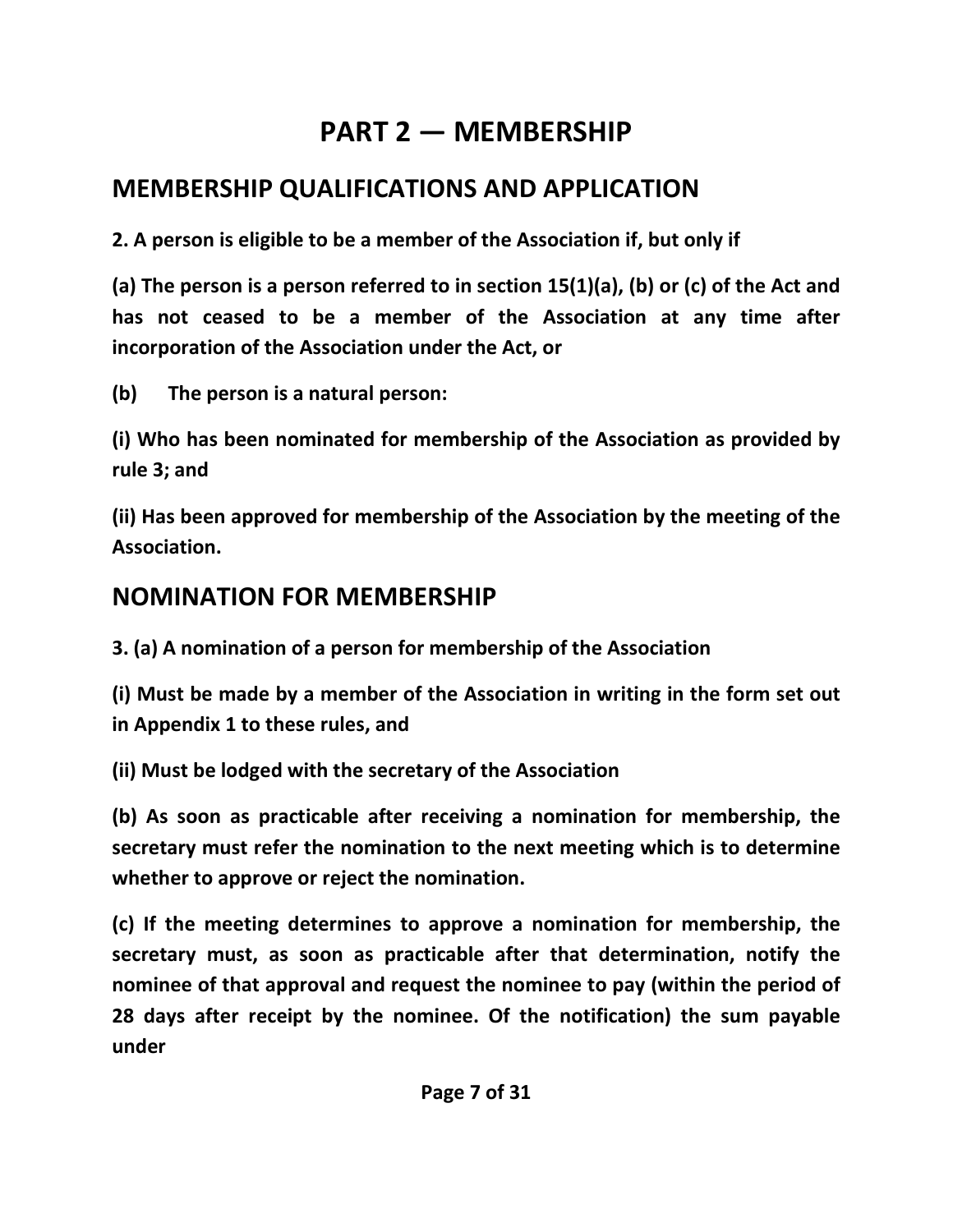**(d) The secretary must, on payment by the nominee of the amounts referred to in clause (c) register within the period referred to in that clause, enter the nominee's name in the register of members and, on the name being so entered, the nominee becomes a member of the Association.** 

**(e) The Committee has the capability to offer, Honorary Membership, to any sole person(s). The Honorary Member is not allowed to partake in any voting executed by the Association.** 

**(f) The Committee has the capability to offer, Life Membership, to any existing member. The Life Member is excluded from all ongoing membership fees and is allowed to partake in any voting executed by the Association.** 

#### **CESSATION OF MEMBERSHIP**

- **4. A person ceases to be a member of the Association if the person:**
- **(a) Dies,**
- **(b) Resigns that membership,**
- **(c) Is expelled from the Association,**
- **(d) Is not a financial member.**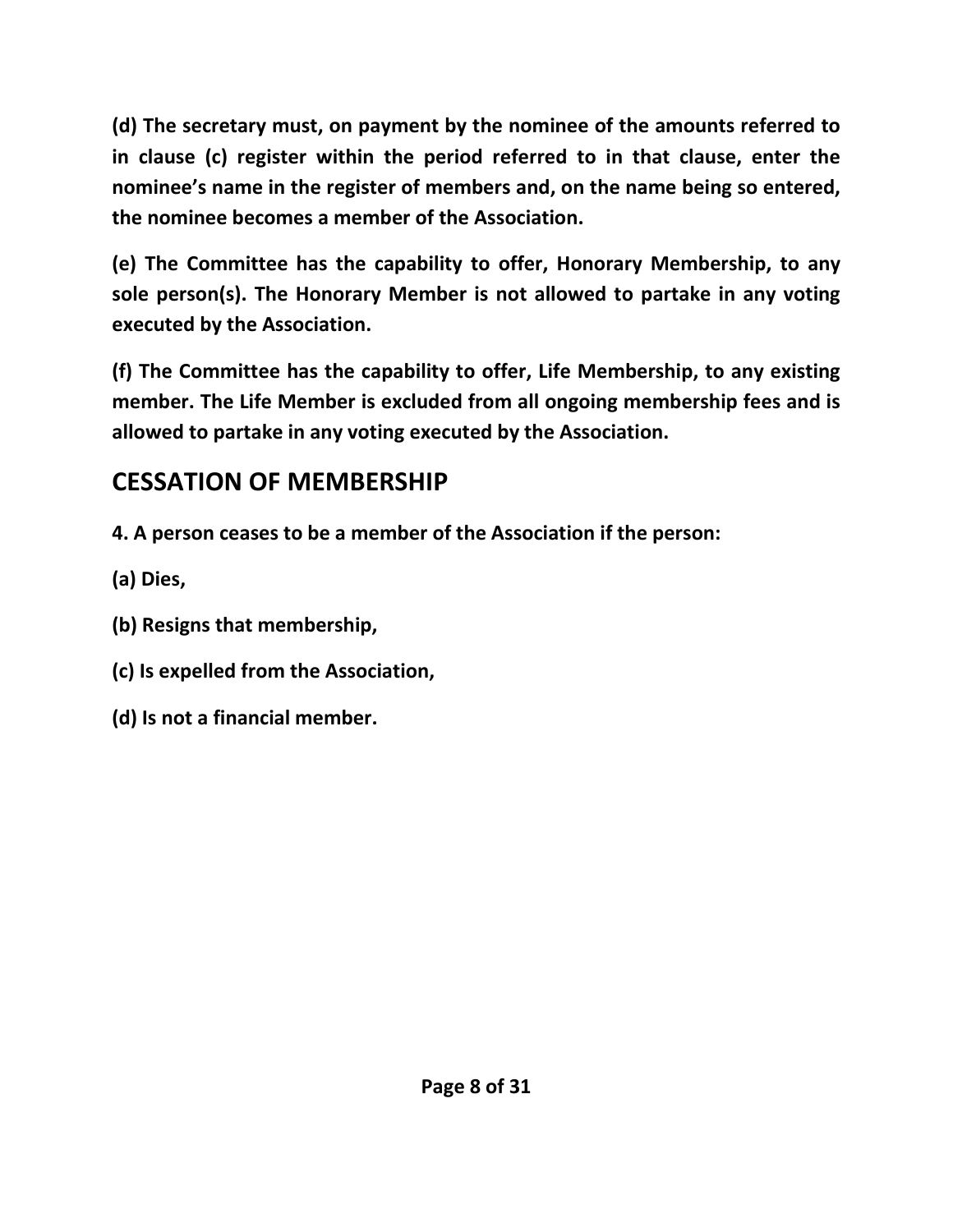#### **MEMBERSHIP ENTITLEMENTS NOT TRANSFERABLE**

**5. A right, privilege or obligation which a person has by reason of being a member of the Association:** 

**(a) Is not capable of being transferred or transmitted to another person, and** 

**(b) Terminates on cessation of the person's membership** 

#### **RESIGNATION OF MEMBERSHIP**

**6. (a) A member of the Association, is not entitled to resign that membership except in accordance with this rule.** 

**(b) A member of the Association who has paid all amounts payable by the member to the Association in respect of the member's membership may resign from membership of the Association by first giving to the secretary written notice of at least one month (or such other period as the committee may determine) of the member's intention to resign, and on the expiration of the period of notice, the member ceases to be a member.**

### **REGISTER OF MEMBERS**

**7. (a) The Secretary/Public Officer shall establish and maintain a register of members of the Association all specifying the name and address including the electronic postal address of each person who is a member of the Association, together with the date on which the person becomes a member.** 

**(b) The register of members must be kept at the principal place of administration of the Association and must be open for inspection, free of charge, by any member of the Association at any reasonable hour.**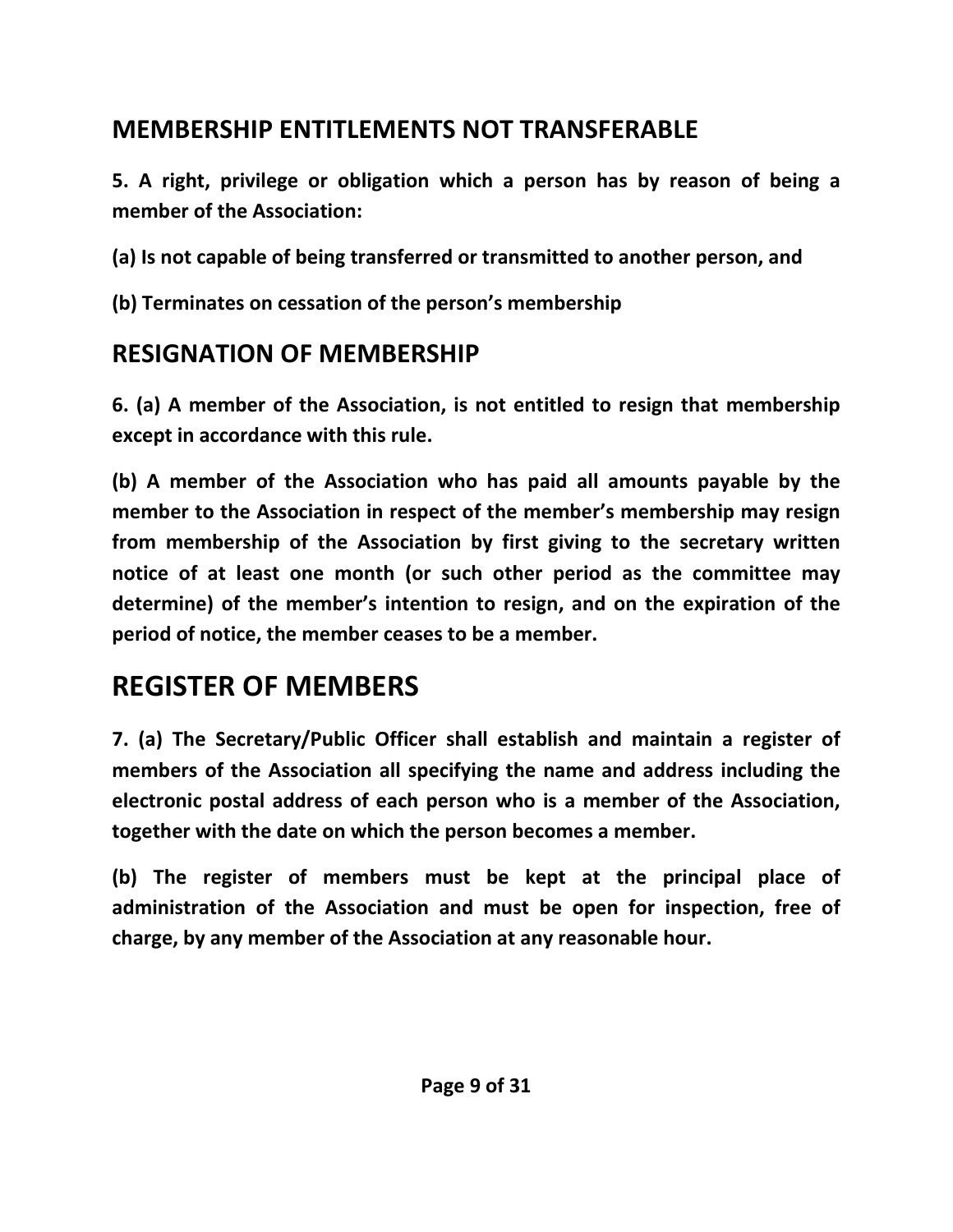#### **FEES AND SUBSCRIPTIONS, ETC**

**8. (a) A member of the Association must, on admission to membership, pay to the Association any fees as defined in the Association's Schedule of Fees.** 

**(b) In addition to any amount payable by the member under clause (a), a member of the Association must pay to the Association an annual membership fee as defined in the Association's Schedule of Fees or, if some other amount is determined by the committee, that amount. Fees are payable by the end of February each year. If the member is un-financial by the AGM, he/she will have to re-join the Association, and pay all applicable fees & outstanding dues.** 

**(c) Fees will be subject to an annual review.** 

#### **MEMBER'S LIABILITIES**

**9. The liability of a member of the Association to contribute towards the payment of the debts and liabilities of the Association or the costs, charges, and expenses of the winding up of the Association is limited to the amount, if any, unpaid by the member in respect of membership of the Association as required by Rule 8.** 

#### **RESOLUTION OF INTERNAL DISPUTES**

**10. Disputes between members (in their capacity as members) of the Association, and disputes between members and the Association, are to be referred to a community justice centre for mediation in accordance with the Community-Justice Centres Act, 1983.**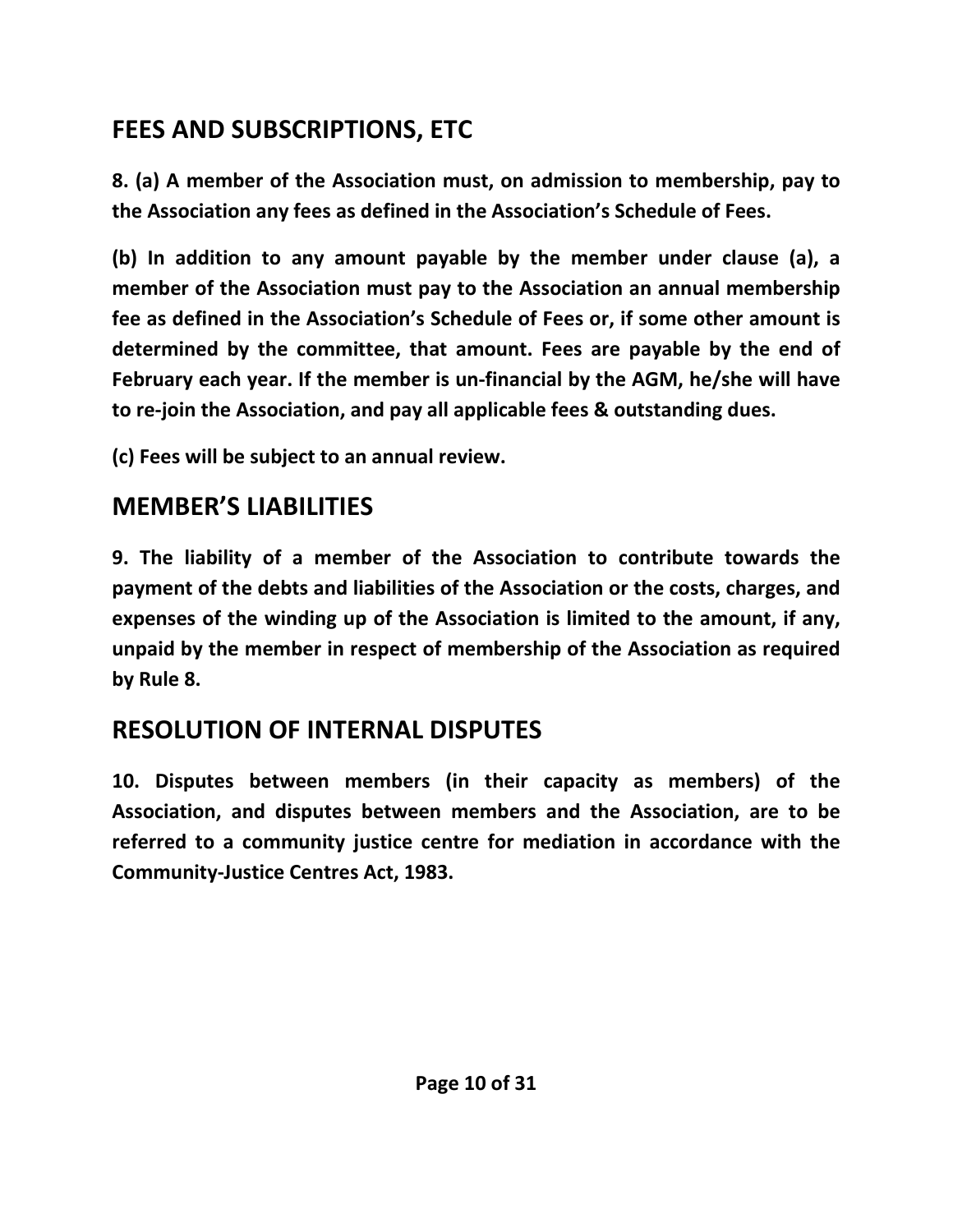#### **DISCIPLINING OF MEMBERS**

**11. (a) A complaint may be made by any member of the Association that some other member of the Association** 

 **(ii) Has persistently and wilfully acted in a manner prejudicial to the interests of the Association.** 

**(b) On receiving such a complaint, the committee** 

**(i) Must cause a Notice of Complaint to be served on the member concerned; and** 

**(ii) Must give the member at least 14 days from the time the notice is served within which to make submissions to the committee in connection with the complaint: and** 

**(iii) Must take into consideration any submissions made by the member in connection with the complaint.** 

**(c) The committee may, by Resolution, expel the member from the Association or suspend the member from membership of the Association if, after considering the complaint and any submissions made in connection with the complaint, it is satisfied that the facts alleged in the complaint have been proved.** 

**(d) If the committee expels or suspends a member, the secretary must, within 7 days after the action is taken, shall cause Written Notice to be given to the member of the action taken, of the reasons given by the committee for having taken that action and of the member's right of appeal under rule 12.**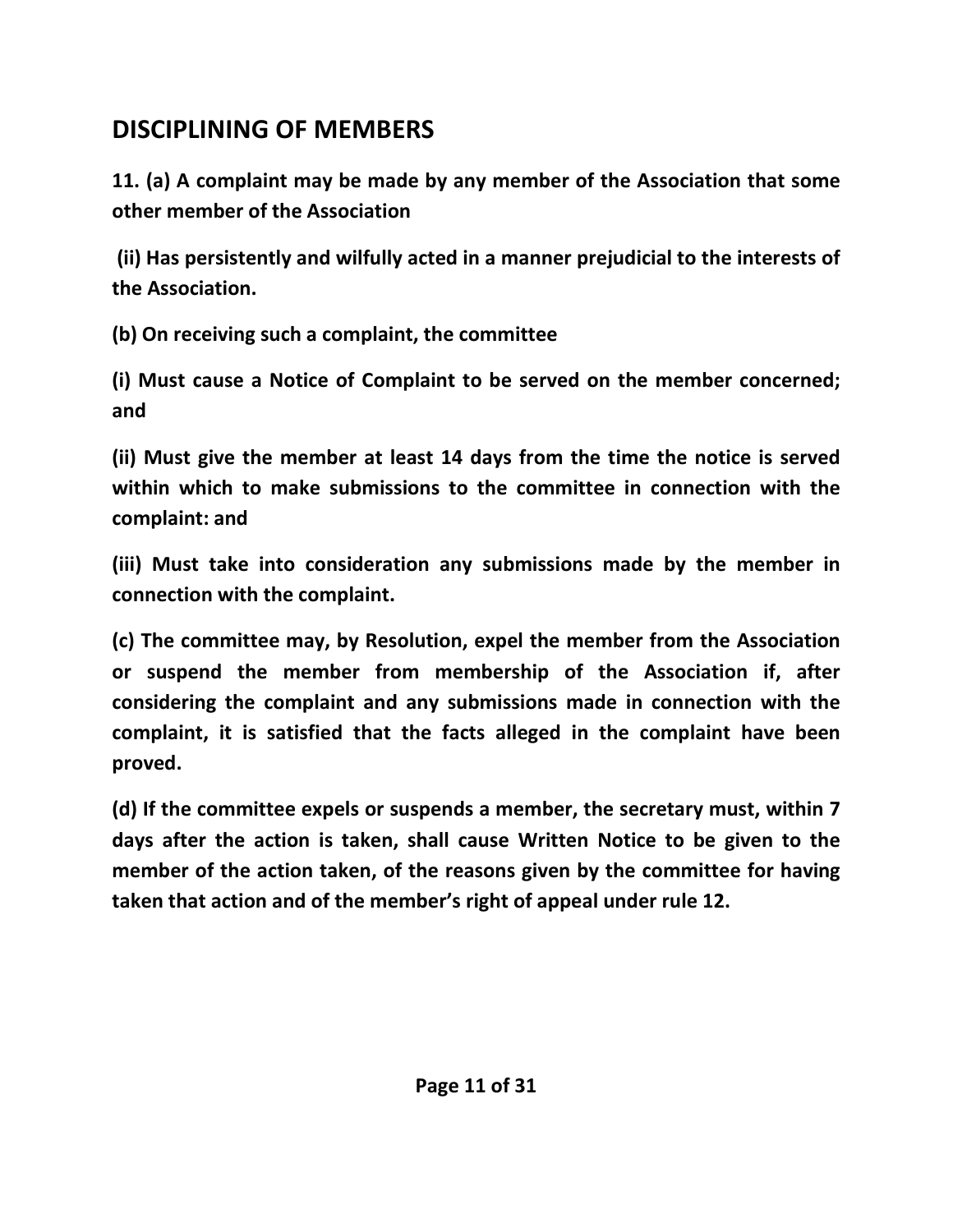**(e) The expulsion or suspension does not take effect,** 

**(i) until the expiration of the period within which the member is entitled to appeal against the resolution concerned; or** 

**(ii) if within that period the member exercises the right of appeal, unless and until the Association confirms the resolution under rule 12(d), whichever is the later.** 

#### **RIGHT OF APPEAL OF DISCIPLINED MEMBER**

**12. (a) A member may appeal to the Association in general meeting against a resolution of the committee under rule 111 within seven (7) days after notice of the resolution is served on the member, by lodging with the secretary a notice to that effect.** 

**(b) The notice may, but need not, be accompanied by a statement of the grounds on which the member intends to rely for the purposes of the appeal.** 

**(c) On receipt of a notice from a member under clause (a) the secretary must notify the committee which is to convene a general meeting of the Association to be held within 28 days after the date on which the secretary received the notice.** 

**(d) At a general meeting of the Association convened under clause (c):** 

 **(i) No business other than the question of the appeal is to be transacted, and** 

**(ii) The committee and the member must be given the opportunity to state their respective cases orally or in writing, or both; and** 

**(iii) The members present are to vote by secret ballot on the Question of whether the resolution should be confirmed or revoked.** 

**(e) If at the general meeting the Association passes a special resolution in favour of the confirmation of the resolution, the resolution is confirmed.**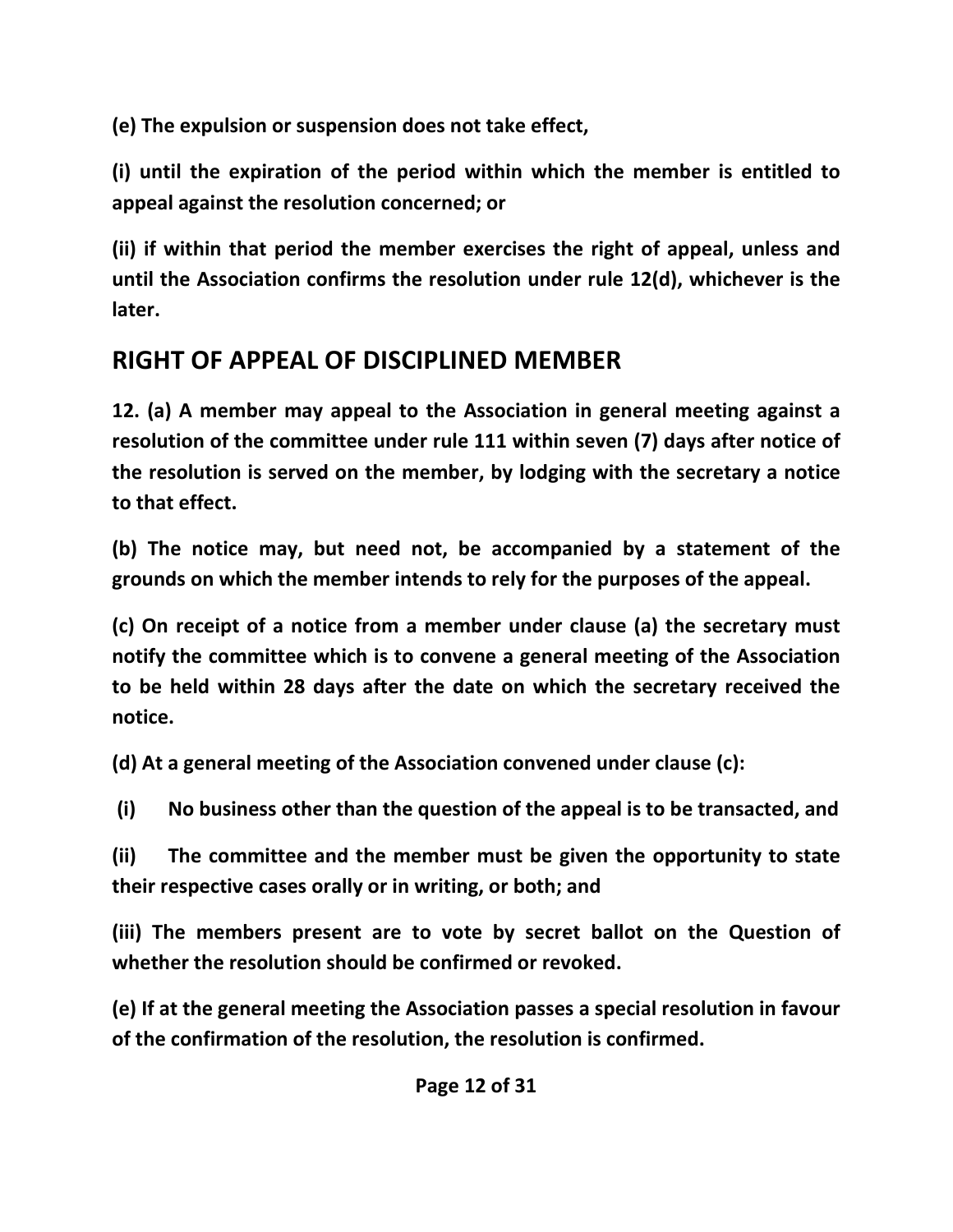### **PART 3 – THE COMMITTEE**

#### **POWERS OF COMMITTEE**

**13. The committee is to be called, The Committee of Management of the Association, and subject to the Act, the Regulations, and these rules, and to any resolution passed by the Association in the general meeting,** 

**(a) Is to control and manage the affairs of the Association, and** 

**(b) may exercise all such functions as may be exercised by the Association, other than those functions that are required by these rules to be exercised by a general meeting of members of the Association, and** 

**(c) has the power to perform all such things as appeared to the committee to be necessary or desirable for the proper management of the affairs of the Association.** 

**(d) May pass such a by-law as it may deem appropriate to meet the needs of and preserve the safety of its members and/or all other persons likely to be affected by the activities of the Association. Any such by-law shall be notified to all members and may be amended or modified, by majority vote of the members taken at any general meeting requested by a member and/or called by the committee which shall inform all members of the requisition to amend or modify its by-law.**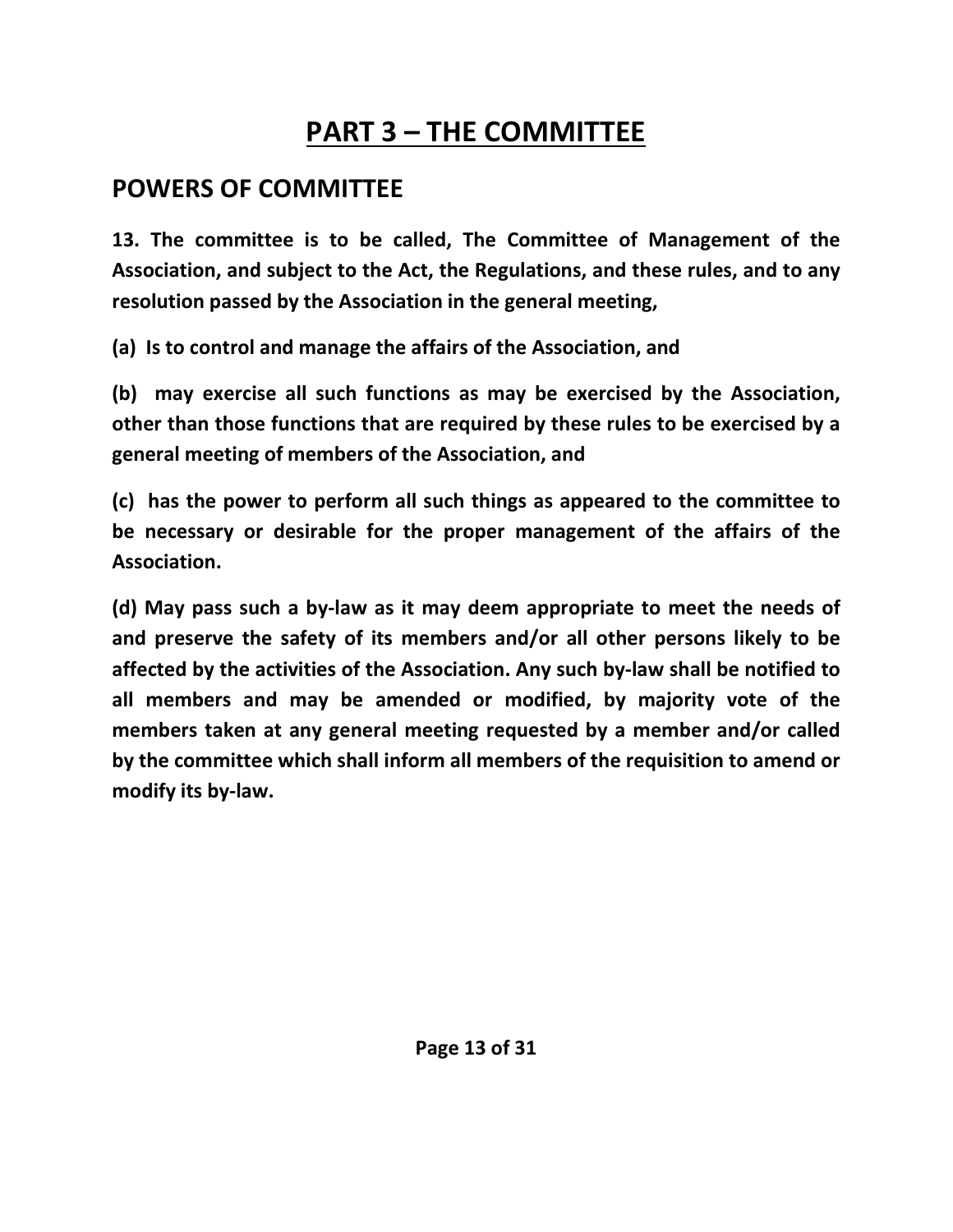#### **CONSITITUTION AND MEMBERSHIP**

**14 (a) Subject in the case of the first members of the committee to section 21 of the Act, the committee is to consist of** 

**(I)The office-bearers of the Association, and** 

**(ii) a minimum of two (2) ordinary members, each of whom is to be elected at the Annual General Meeting of the Association under rule 15.** 

**(b) The officers-bearers of the Association are to be:** 

**(i) President & must hold a valid Australian Government amateur radio license** 

**(ii) Secretary/Public 0fficer and must hold a valid Australia Government amateur radio license** 

**(iii) Treasurer** 

**(c) Each member of the committee is, subject to these rules, to hold office until the conclusion of the Annual General Meeting following the date of the member's election but is eligible for re-election.** 

**(d) In the event of a casual vacancy occurring in the membership of the committee, the members shall elect at the next general meeting of the Association a new committee person subject to these rules, until the conclusion of the Annual General Meeting next following the date of the appointment and must comply with all conditions in holding the position temporarily.**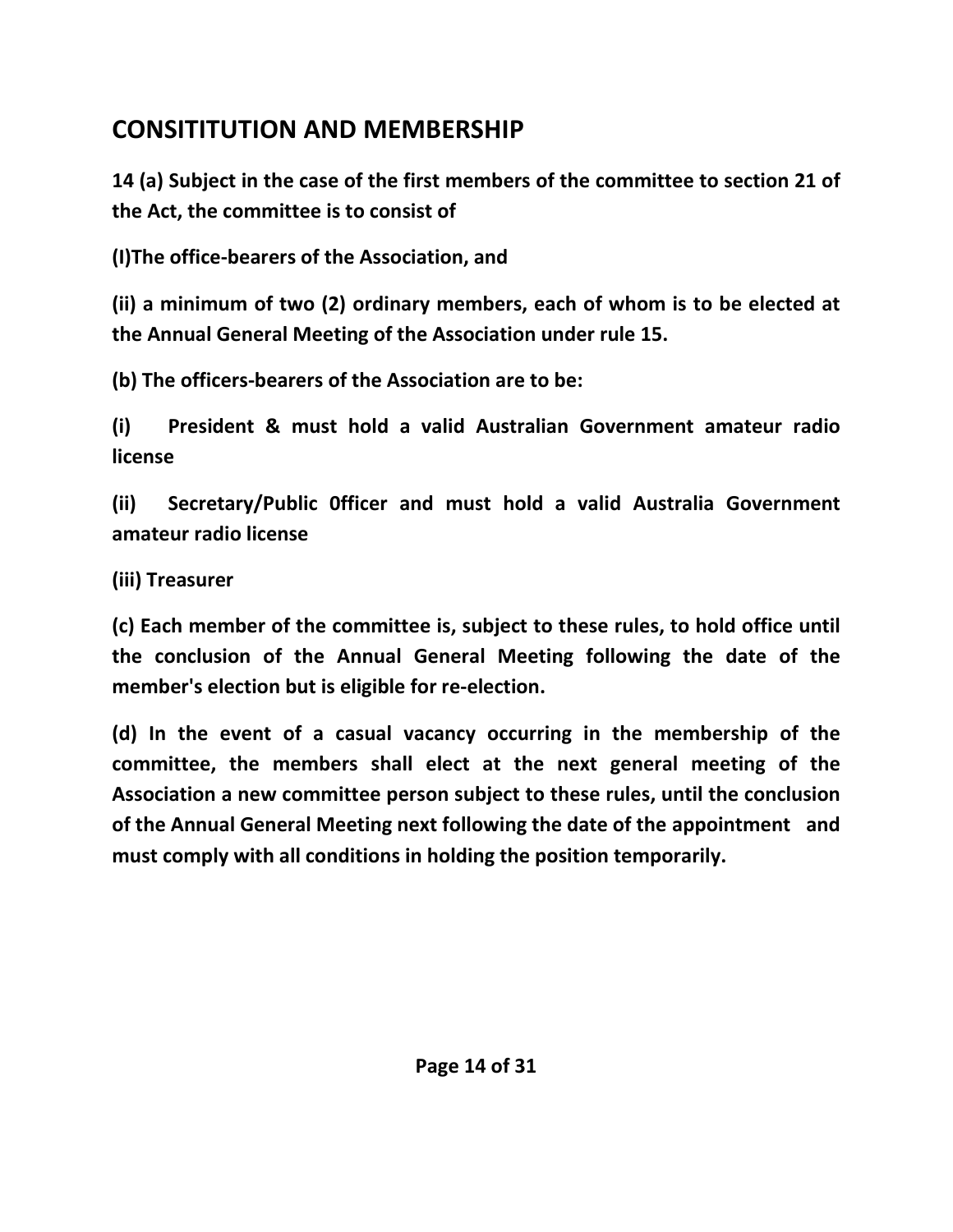#### **ELECTION OF MEMBERS**

**15. (a) Nominations of candidates for election as office-bearers of the Association or as ordinary members of the committee:** 

**(i) Must be made in writing, signed by two (2) members of the Association, and accompanied by the written consent of the candidate (which may be endorsed on the Form of Nomination) and** 

 **(ii) Must be delivered to the secretary of the Association at least 7 days before the date fixed for the holding of the Annual General Meeting, at which the election is to take place.** 

**(b) If insufficient nominations are received to fill all vacancies on the committee, the candidates nominated are taken to be elected and further nominations are to be received at the Annual General Meeting.** 

**(c) If insufficient further nominations are received, any vacant positions remaining on the committee shall be deemed to be casual vacancies.** 

**(d) If the number of nominations received exceeds the number of vacancies to be filled a ballot shall be held.** 

**(e) The ballot for election of the office-hearers and ordinary members of a committee shall be conducted by written ballot at the Annual General Meeting in such usual and proper manner as the committee may recommend.**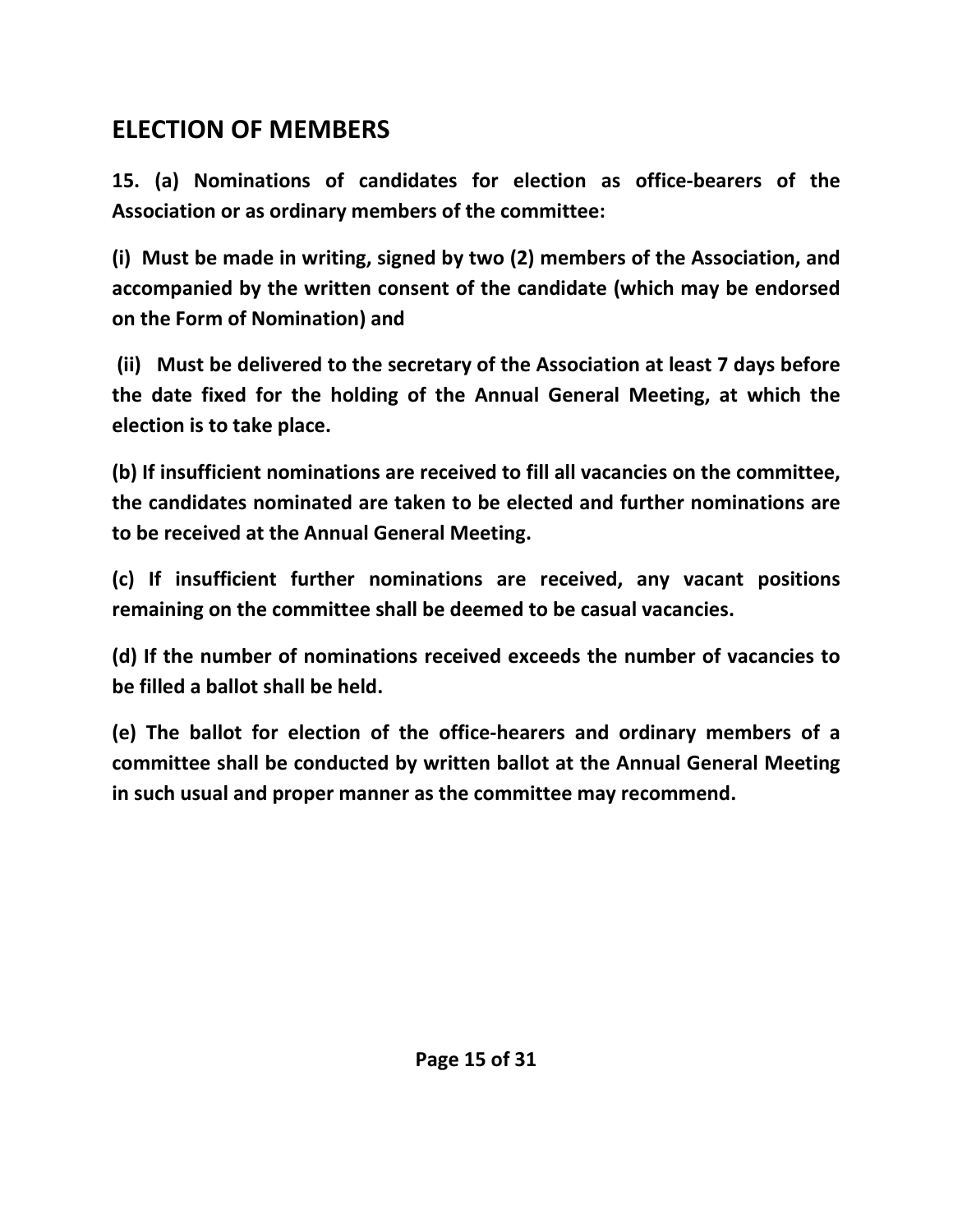#### **SECRETARY**

**16. (a) The secretary of the Association must, as soon as practicable after being appointed as secretary, lodge notice with the Association of his or her address.** 

**(b) It is the duty of the Secretary of a committee to keep minutes of:** 

- **(i) All appointments of office-bearers and members of the committee**
- **(ii) Secretary must always maintain a full record of all members**
- **(iii) The names of the members of committee present at a committee or a**

 **general meeting** 

 **(iv) all proceedings at committee meetings and general meetings; and** 

**(c) Minutes of proceedings at a meeting must be signed by the chairperson of the next succeeding meeting.** 

#### **TREASURER**

**17. It is the duty of the Treasurer to ensure:** 

**(a) All money due to the Association is collected and received from the secretary and that all payments authorised by the Association are made; and** 

**(b) That correct books and accounts are kept showing the financial affairs of the Association including full details of all receipts and expenditure connected with the activities of the Executive Administration of the Association.**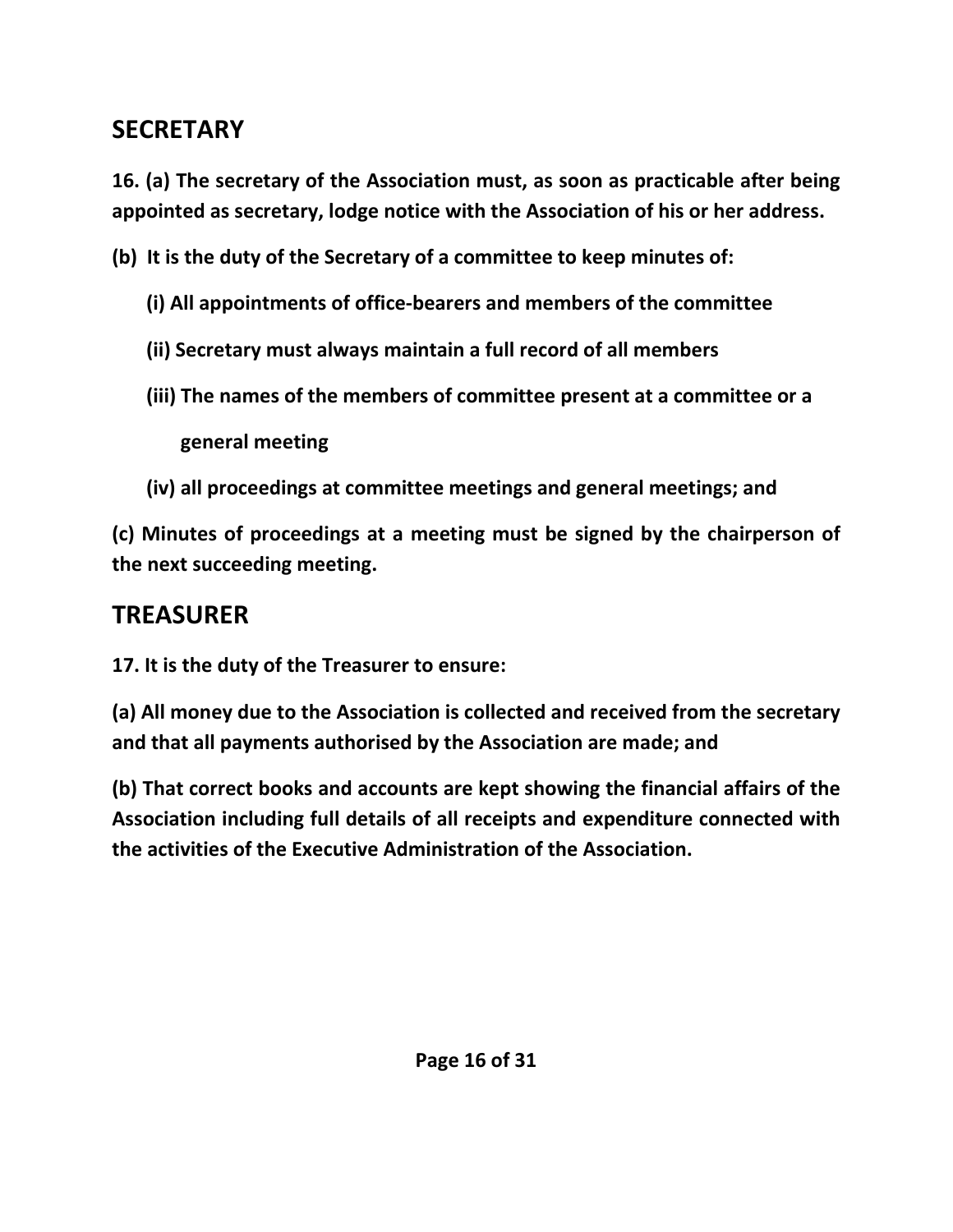#### **CASUAL VACANCIES**

**18. For the purposes of these rules a casual vacancy occurs in the office of a member of a committee if the member:** 

**(a) dies** 

**(b) ceases to be a member of the Association** 

**(c) resigns office by notice given to the Secretary of the committee** 

**(d) becomes insolvent under administration within the meaning of the Corporation Law, or** 

**(e) is removed from office under rule 29; or** 

**(f) becomes mentally incapacitated person, or** 

 **(g) is absent without consent of the committee from all meetings of the committee held during a period of 3mths** 

#### **REMOVAL OF A MEMBER**

**19. (a) The Association in general meeting may by resolution remove any member of the committee from the office of member before the expiration of the member's term of office and may by resolution appoint another person to hold office until the expiration of the term of office of the member so removed.** 

**(b) If a member of the committee to whom a proposed resolution referred to in clause (a) makes representations in writing to the Secretary or President (not exceeding a reasonable length) and requests that the representations be notified to the members of the Association, the Secretary or the President may send a copy of the representations to each member of the Association or, if the representations are not so sent, the member is entitled to require that the representations be read out at the meeting at which the resolutions is presented.**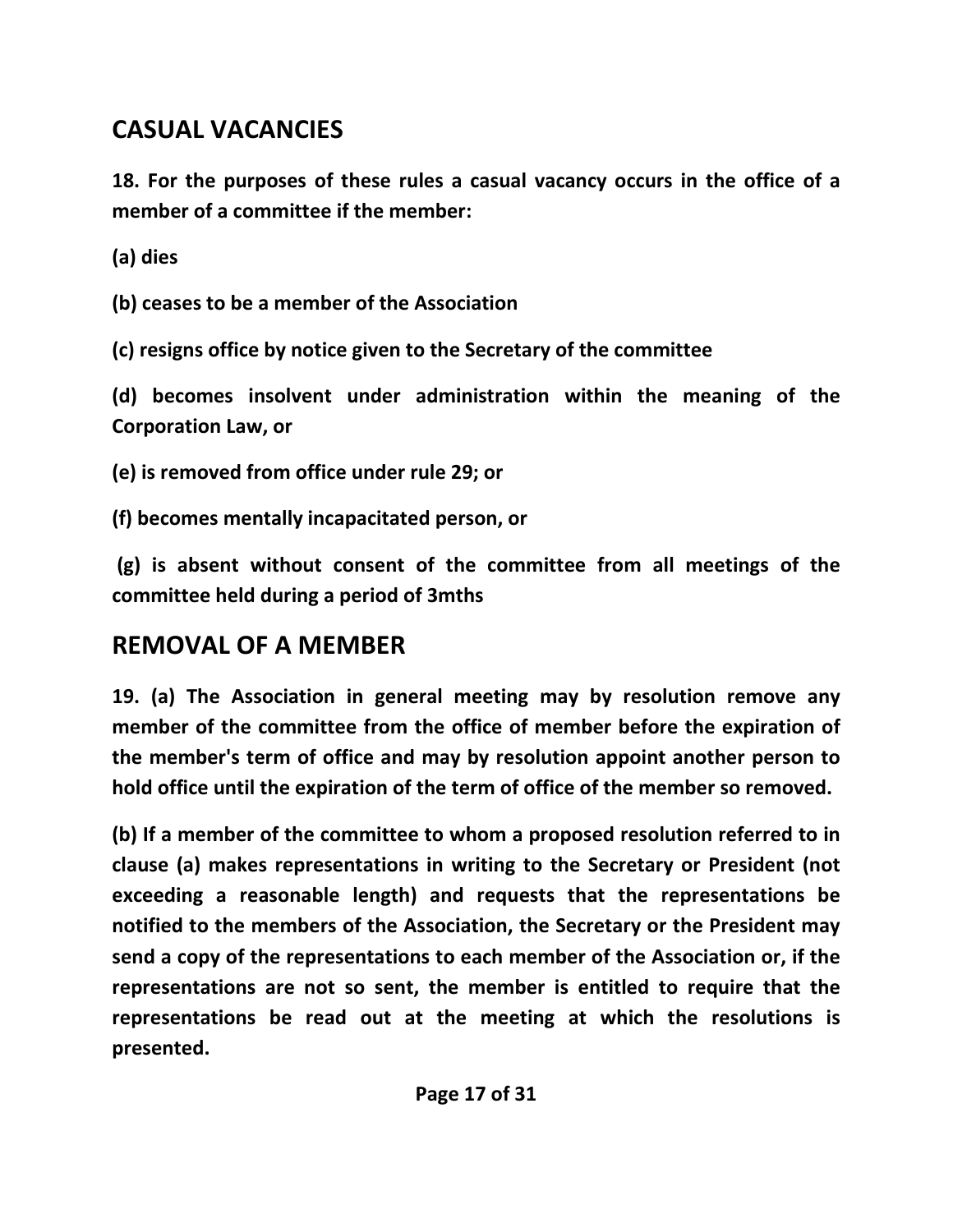#### **MEETINGS AND QUORUM**

**20. (a) The committee shall meet at least three (3) times in each 12-month period at such a place and time as the committee may determine.** 

**(b) Additional meetings of the committee may be convened by the President or by any two others of its members, with notice to the President.** 

**(c) Oral or written notice of a meeting of the committee must be given by the secretary to each member of the committee at least 48 hours (or such other period as may unanimously be agreed on by the members of the committee) before the time appointed for the holding of the meeting.** 

**(d) Notice of a meeting given under clause (c) must specify the general nature of the business to be transacted at the meeting.** 

**(e) Any 3 members of the committee constitute a quorum for the transaction of the business of a, Meeting of the Committee** 

**(f) No business is to be transacted by the committee unless a quorum is present and if within half an hour of the time appointed for the meeting, a quorum is not present, the meeting is to stand adjourned to the same place and at the same hour of the same day in the following week.** 

**(g) If at the meeting a quorum is not present within half an hour of the time appointed for the meeting, the meeting is to be dissolved.**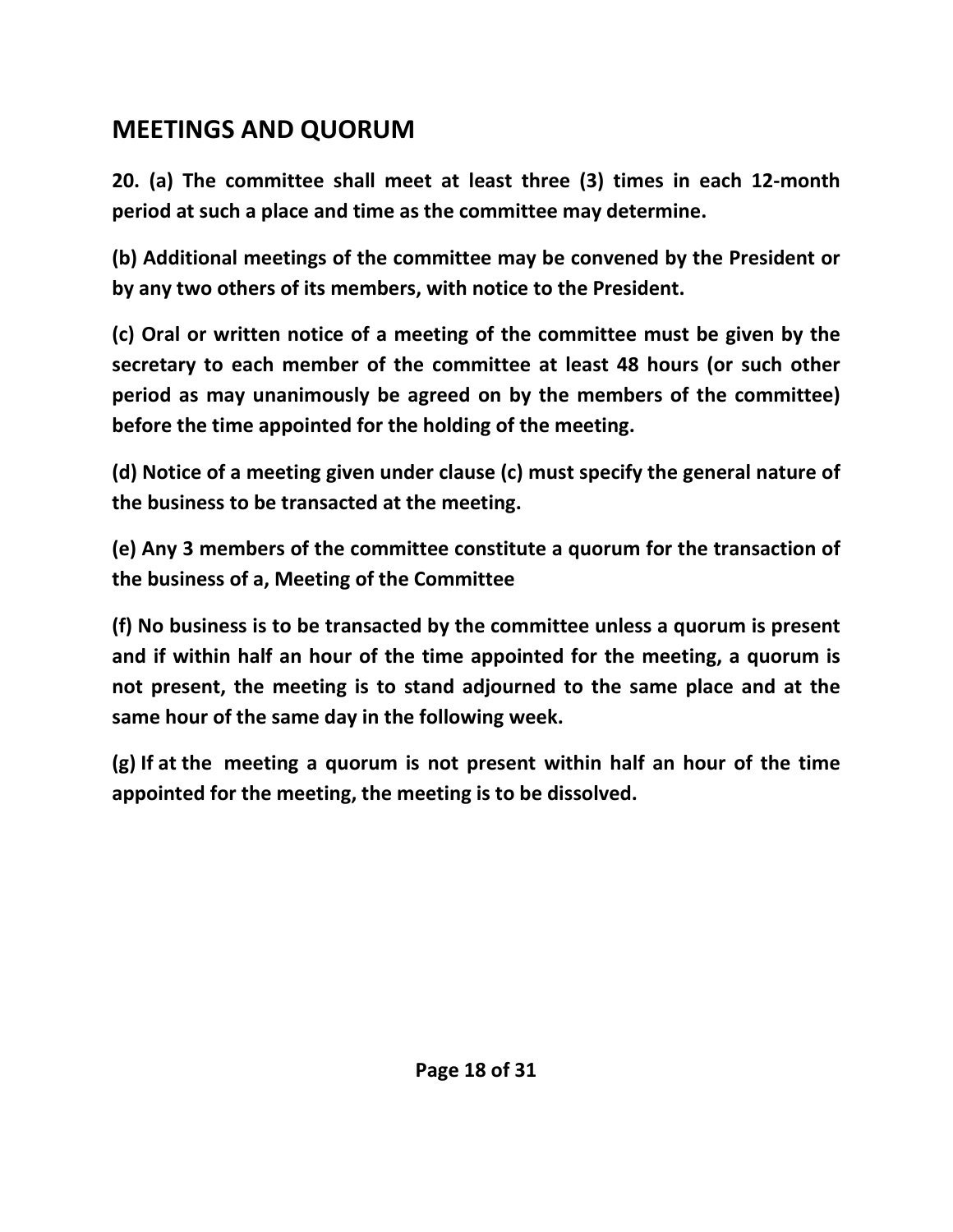**(h) At a meeting of the committee:** 

**(i) The President is to preside, or** 

**(ii) If the President is absent or unwilling to act, any one of the remaining members of the committee as may be chosen by the members present at the meeting is to preside.** 

**(i) Meetings maybe conducted face to face, or over the Association's radio infrastructure, and optionally, via any electronic means as deemed suitable by the committee.** 

#### **VOTING AND DECISIONS**

**21. (a) Questions arising at a meeting of the committee or of any sub-committee appointed by the committee are to be determined by a majority of the votes of members of the committee or subcommittee present at the meeting.** 

**(b) Each member present at a meeting of the committee or of any subcommittee appointed by the committee (including the person presiding at the meeting) is entitled to one vote but, in the event of an equality of votes on any question, the person presiding may exercise a second casing vote.** 

**(c) Subject to rule 20(5) the committee may act despite any vacancy on the committee.** 

**(d) Any act or thing done or suffered or purporting to have been done or suffered by the committee or by a sub-committee appointed by the committee, is valid and effectual despite any defeat that may afterwards be discovered in the appointment or qualification of any member of the committee or subcommittee.**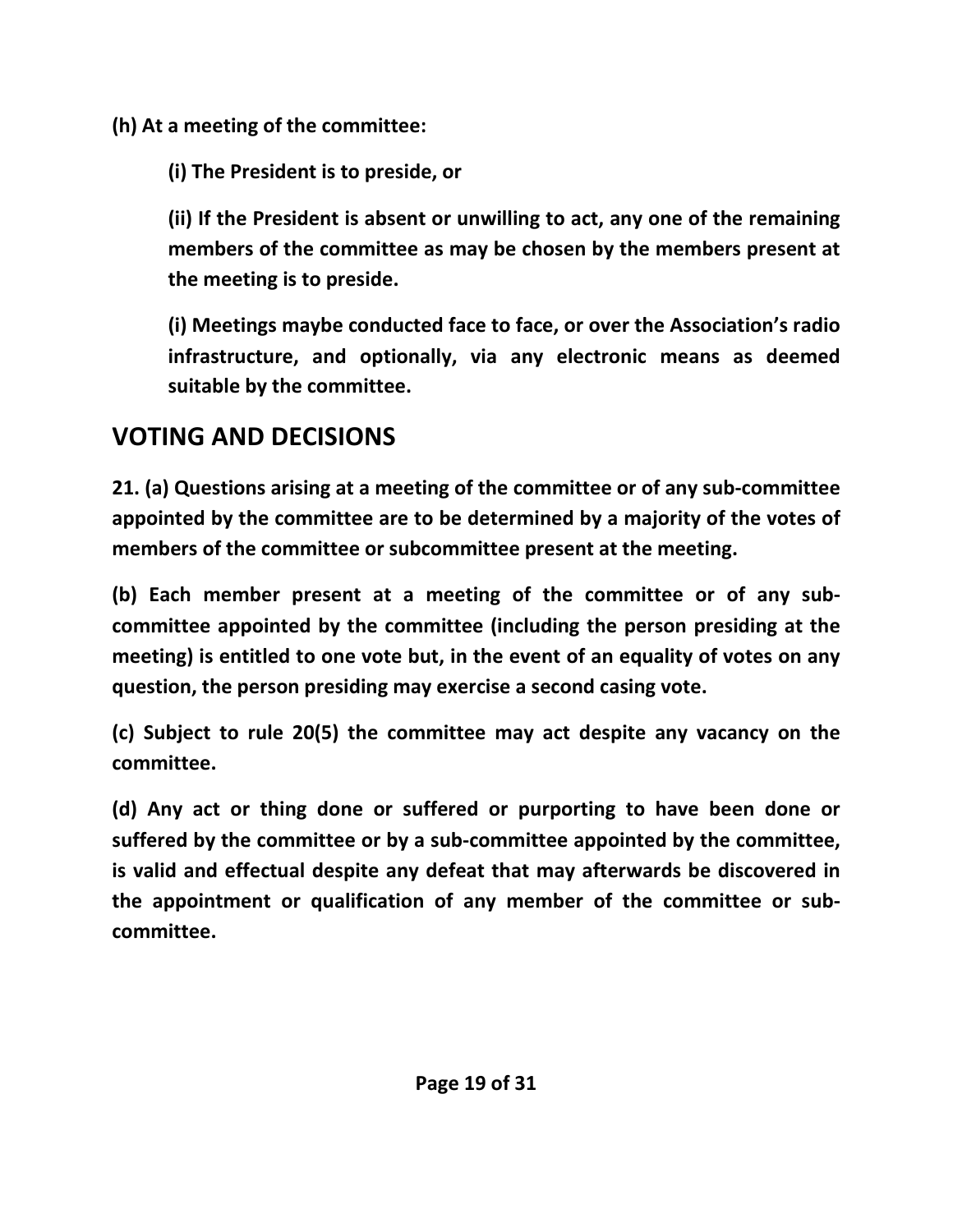#### **PART IV – GENERAL MEETINGS**

#### **ANNUAL GENERAL MEETINGS – HOLDING OF**

**22. (a) With the exception of the first Annual General Meeting of the Association, the Association must, once in each calendar year and within the period of six months after the expiration of each financial year of the Association, convene an Annual General Meeting of its members** 

**(b) The Association shall hold its first Annual General Meeting within the period of six (6) months after the expiration of the first financial year of the Association.** 

**(c) The Association shall operate any financial operations with a financial year of July 1 to June 30.** 

**(d) Clauses (a) and (b) have effect subject to any extension or permission granted by the Commissioner under section 26(3) of the Act.** 

#### **ANNUAL GENERAL MEETING— CALLING OF AND BUSINESS AT**

**23. (a) The Annual General Meeting of the Association shall be convened on such a date and at such a place and time following the first AGM.** 

**(b) In addition to any other business which may be transacted at the Annual General Meeting, the business of an Annual General Meeting is to include the following:** 

**(i) To confirm the minutes of the last preceding Annual General Meeting and of any Special General Meeting held since that meeting** 

**(ii) To receive from the committee reports on the activities of the Association during the last preceding year,**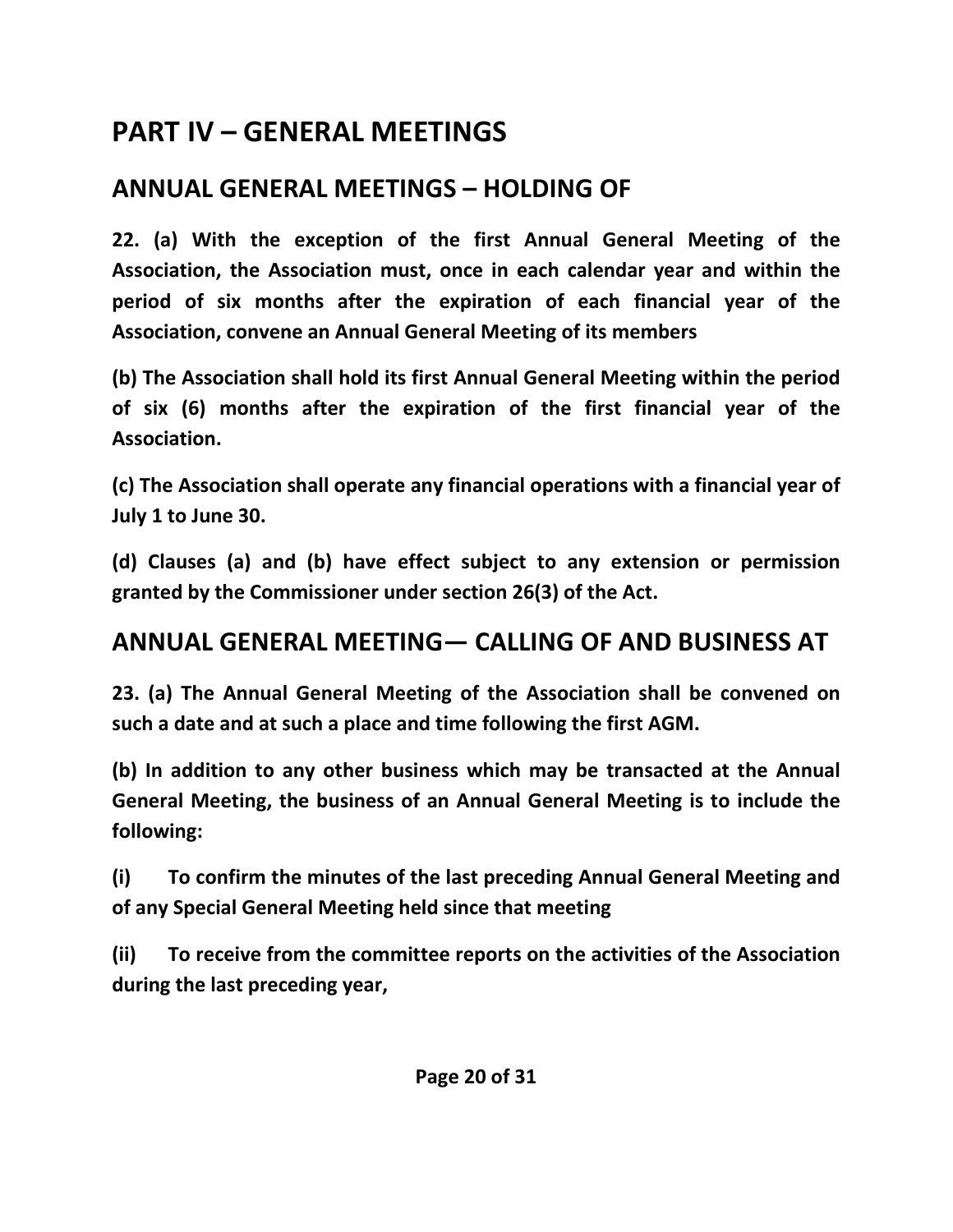**(iii) To receive and consider the statement, which is, required to be submitted to members under Section 26(6) of the Act.** 

**(c) To elect office-bearers, and ordinary members of the committee, an Annual General Meeting must be specified as such in the notice convening it.** 

- **(i) Election of officers to be voted on by secret ballot**
- **(ii) A returning officer & scrutineers to be elected for the following ensuing year.**

#### **SPECIAL GENERAL MEETINGS - CALLING OF**

**24. (a) The committee may, whenever it thinks fit, convene a special general meeting of the Association.** 

**(b) The committee must, on the requisition in writing of at least 5% of the total number of members, convene a Special General Meeting of the Association.** 

**(c) A requisition of members for a Special General Meeting Must state the purpose or purposes of the meeting, and** 

**(ii) Must be signed by the members making the requisition and** 

**(iii) Must be lodged with the secretary, and** 

**(iv) May consist of several documents in a similar form, each signed by one or more of the members making the requisition.** 

**(v) If the committee fails to convene a Special General Meeting to be held within one (1) month after that date on which a requisition of members for the meeting is lodged with the Secretary, any one or more of the members who made the requisition may convene a special general meeting to be held not later than three (3) months after that date.**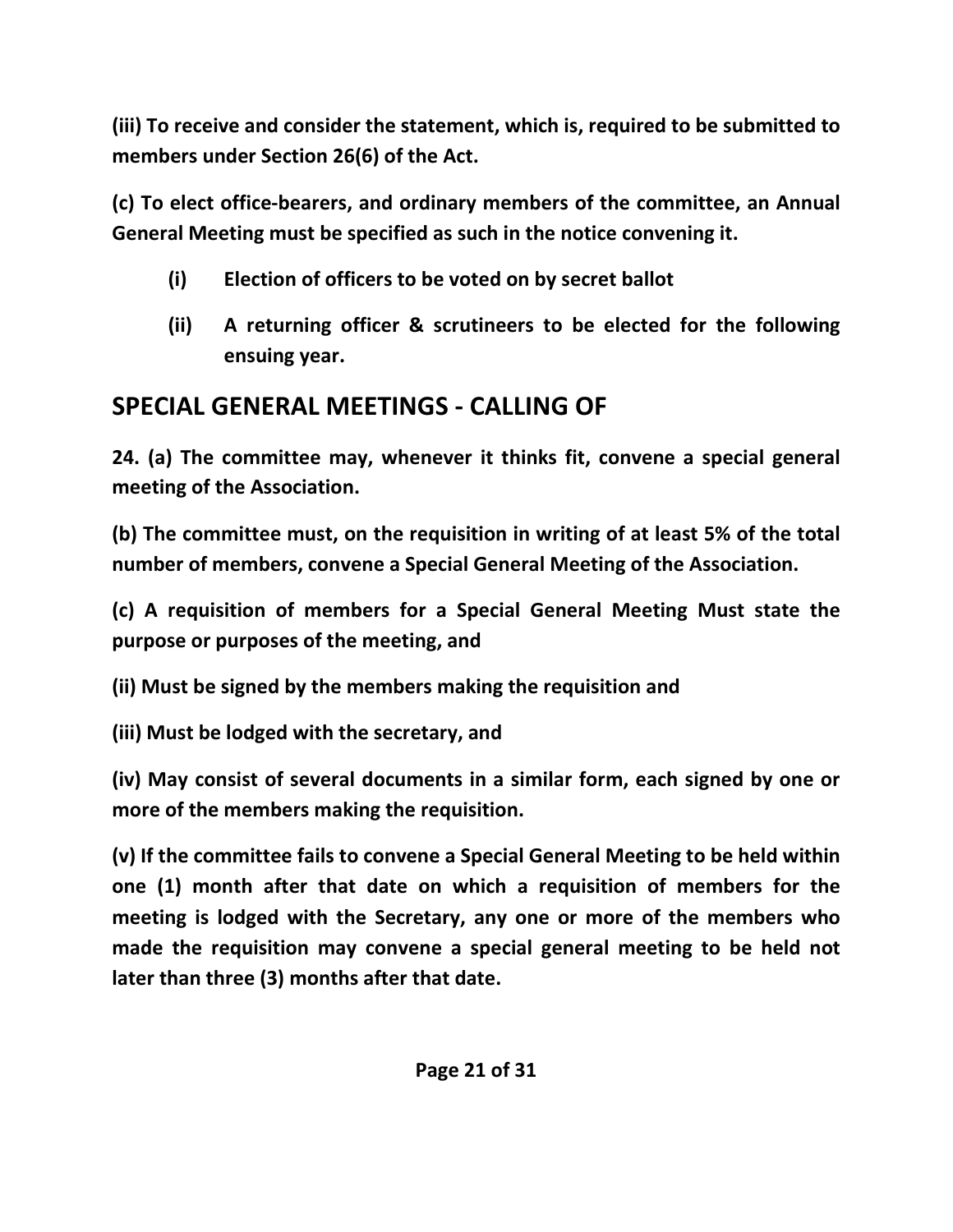**(d) A Special General Meeting convened by a member or members as referred to in clause 24(c) must be convened as early as is practicable in the same manner as general meetings are convened by the committee and any member who consequently incurs expense is entitled to be reimbursed by the Association for any expense so incurred,** 

#### **NOTICE**

**25. (a) Except where the nature of the business proposed to be dealt with requires a special resolution, the Secretary must, at least fourteen (14) days before the date fixed for the holding of the general meeting, cause to be sent by pre-paid post or electronic post to each member entitled at the member's address appearing on the register of members, a notice specifying the place, date and time of the meeting and the nature of business proposed to be transacted at the meeting..** 

**(b) Where the nature of business to be dealt with at a general meeting requires a special resolution, the Secretary of the committee concerned shall, within 21 days before the date fixed for the holding of the general meeting, cause to be sent by pre-paid post to each member entitled in the register of members** 

**(c) No business other than that specified in the notice convening an Annual or Special General Meeting shall be transacted at the meeting except, in the case of an Annual General Meeting, business of a general nature: of which prior notice has not been given and which a majority of the members present determine may be transacted.** 

**(d) A member desiring to bring any business not of a general nature before a general meeting may give notice in writing, to the Secretary who shall include the business in the notice calling the next genera! meeting.**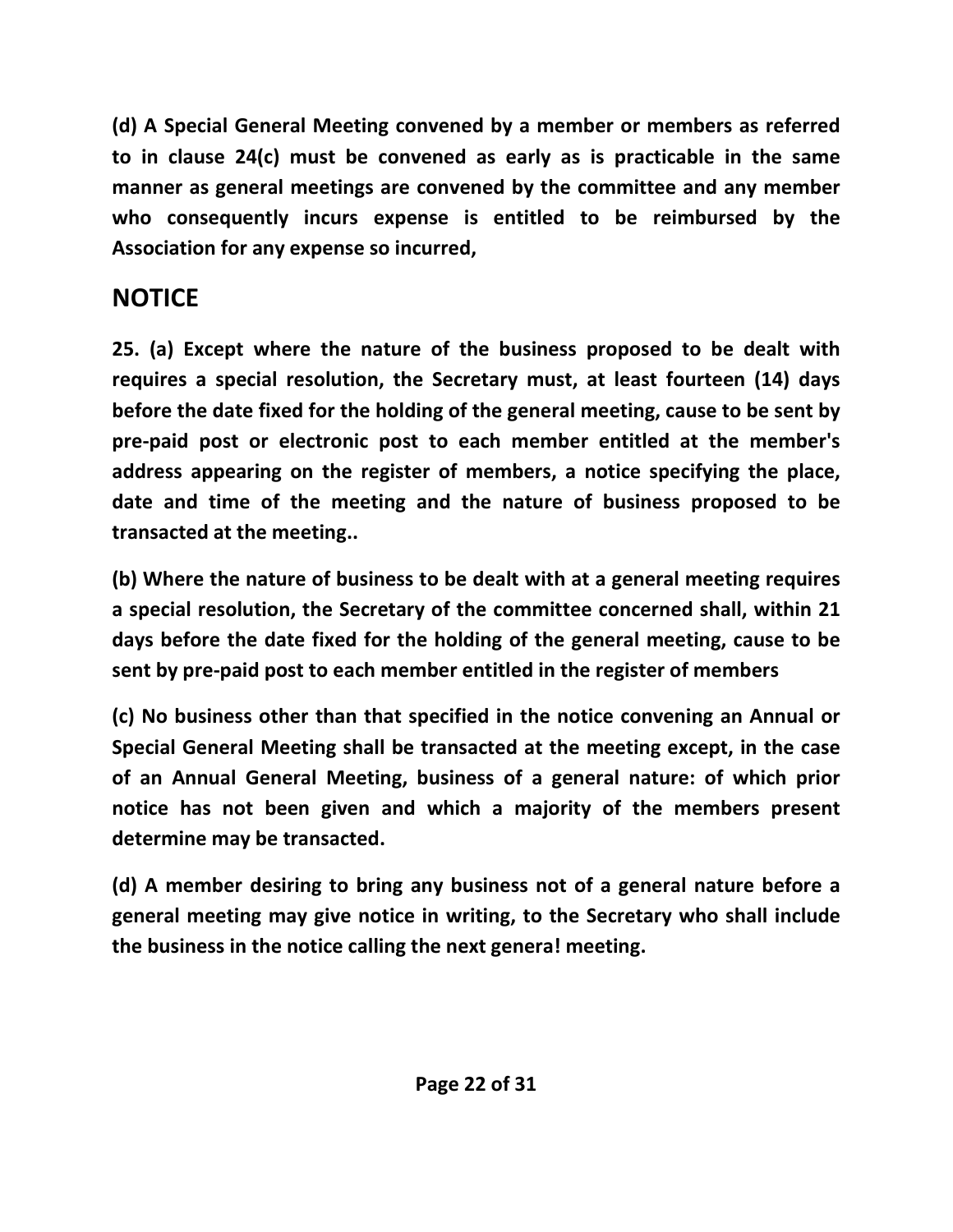#### **PROCEEDURE**

**26. (a) No item of business shall be transacted at a general meeting unless a quorum of members entitled to vote is present during the time the meeting is considering that item of business.** 

**(b) (Five members present, in person, and entitled to vote shall constitute a quorum for the transaction of business at a general meeting.** 

**(c) If within one hour after the appointed time for the commencement of a general meeting a quorum is not present, the meeting** 

**(i) if convened on the requisition of members, is to be dissolved; and** 

**(ii) in any other case, is to stand adjourned to the same day in the following week and at a time and (unless another place is specified at the time of the adjournment by the person presiding at the meeting or communicated by written notice to members given before the day to which the meeting is adjourned) at the same place.** 

**(d) If at an adjourned meeting a quorum is not present within one hour after the time appointed for the commencement of the meeting, the members present, being not less than 3 shall constitute a quorum.** 

#### **PRESIDING MEMBER**

**27. If the President is absent or unwilling to act, the members present must elect one of their numbers to preside as Chairperson, at that meeting.**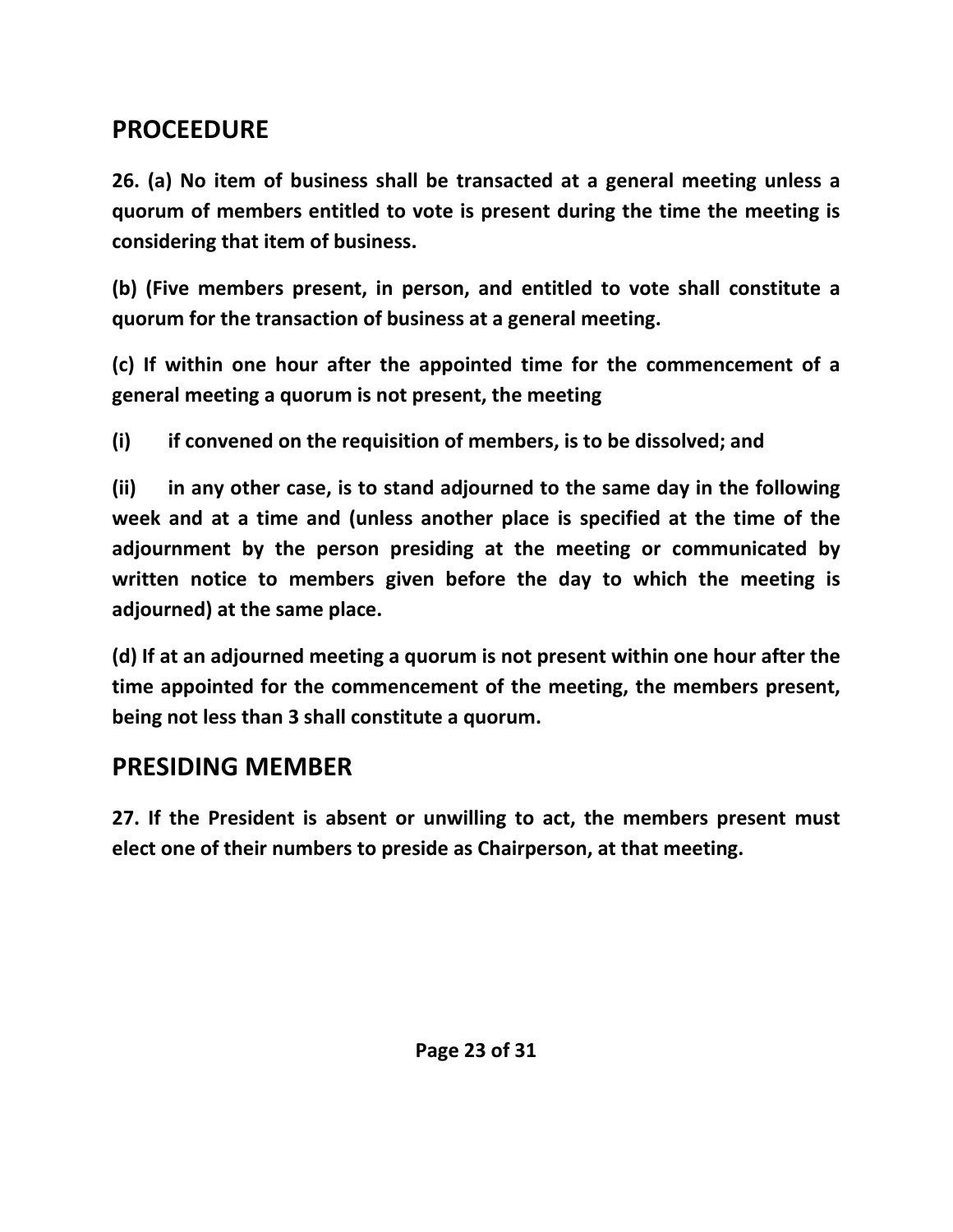#### **ADJOURNMENT**

**28. The chairperson of a general meeting at which a quorum is present may, with the consent of the majority of members present at the meeting, adjourn the meeting from time to time and place to place, but no business is to be transacted at an adjourned meeting other than the business left unfinished at the meeting at which the adjournment took place.** 

#### **VOTING - Making of Decisions**

**29. (a) A question arising at a general meeting shall be determined by a show of hands and, unless before or on declaration of the show of hands a poll is demanded, a declaration by the chairperson that a resolution has, on a show of hands, been carried unanimously, or carried by a particular majority or lost, or an entry is made in the minute book to that effect, is evidence of the fact without proof of the number or proportion of the votes recorded in favour of or against the resolution.** 

**(b) At a general meeting a poll may be demanded by the chairperson or by not less than three members present in person at the meeting.** 

**(c) If a poll is demanded at a general meeting, the poll must be taken:** 

**(i) Immediately in the case of a poll which relates to the election of the chairperson of the meeting; or** 

**(ii) In any other case, in such a manner and at such time before the close of the meeting as the chairperson directs, and the resolution of the poll on the matter shall be deemed to be the resolution of the meeting on the matter.**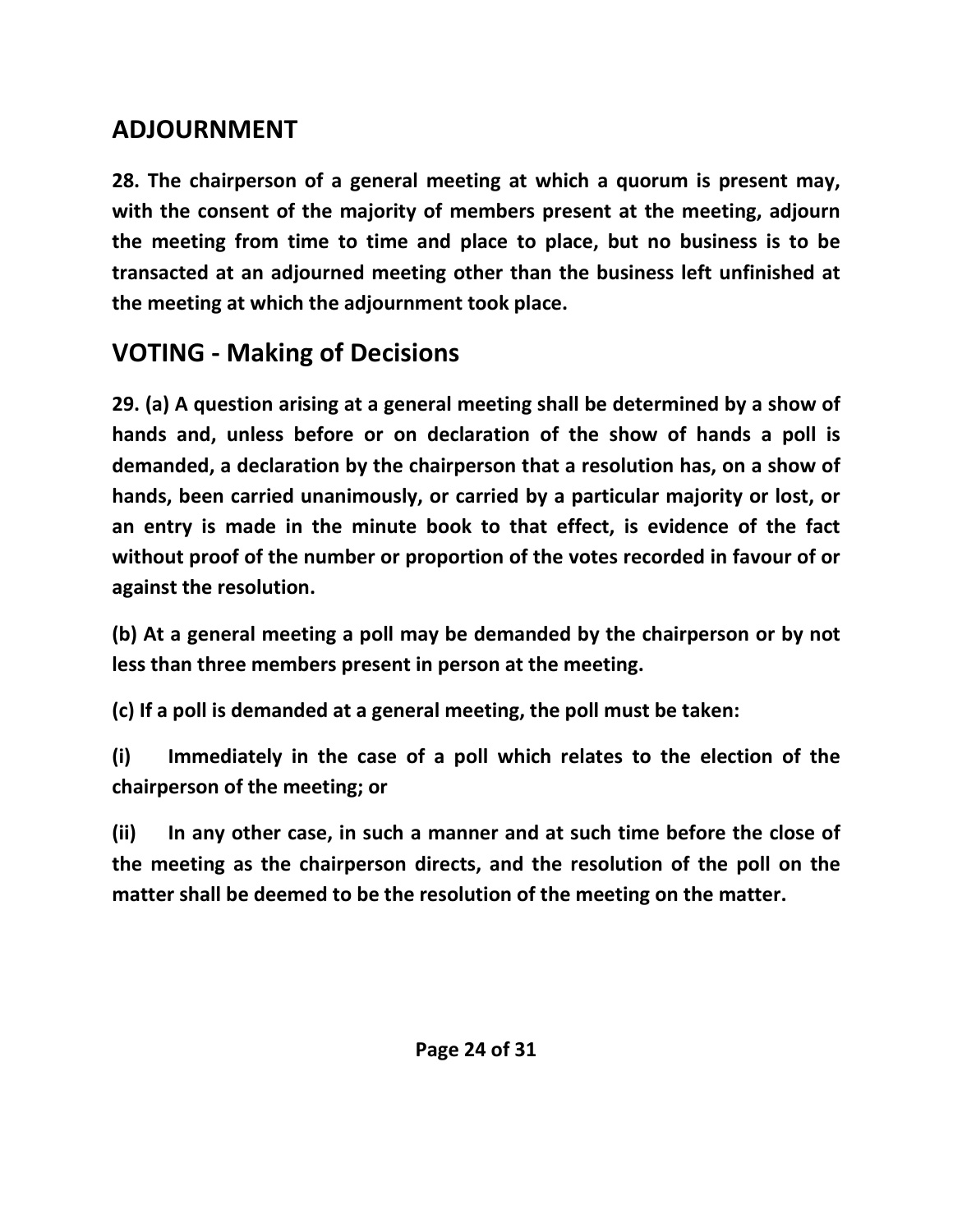#### **SPECIAL RESOLUTION**

**30. A resolution of the Association is a special resolution** 

**(a) if it is passed by a majority, which comprises at least three-quarters of such members of the Association as being entitled under these rules so to vote in person at a general meeting of which not less than 21 days written notice specifying the intention to propose a special resolution was given in accordance with these rules, or** 

**(b) Where it is made to appear to the Commissioner that it is not practicable for the resolution to be passed in the manner specified in paragraph (a), if the resolution is passed in a manner specified by the Commissioner.** 

#### **VOTING**

**31. Upon any question arising at all meetings.** 

**(a) Any member has one vote only** 

**(b) All votes shall be given personally or by postal vote.** 

**(c) In the case of equality of votes at a general meeting, the chairperson of the meeting is entitled to exercise a second or casting vote; and** 

**(d) A member is not entitled to vote at any general meeting of the Association unless he/she are financial at the time** 

**(e) Nominations for office /management committee.** 

**[i] Nominee's must be a financial member & stating NAME & Address & call sign (if any) & be proposed & seconded by financial members on forms provided by the secretary.**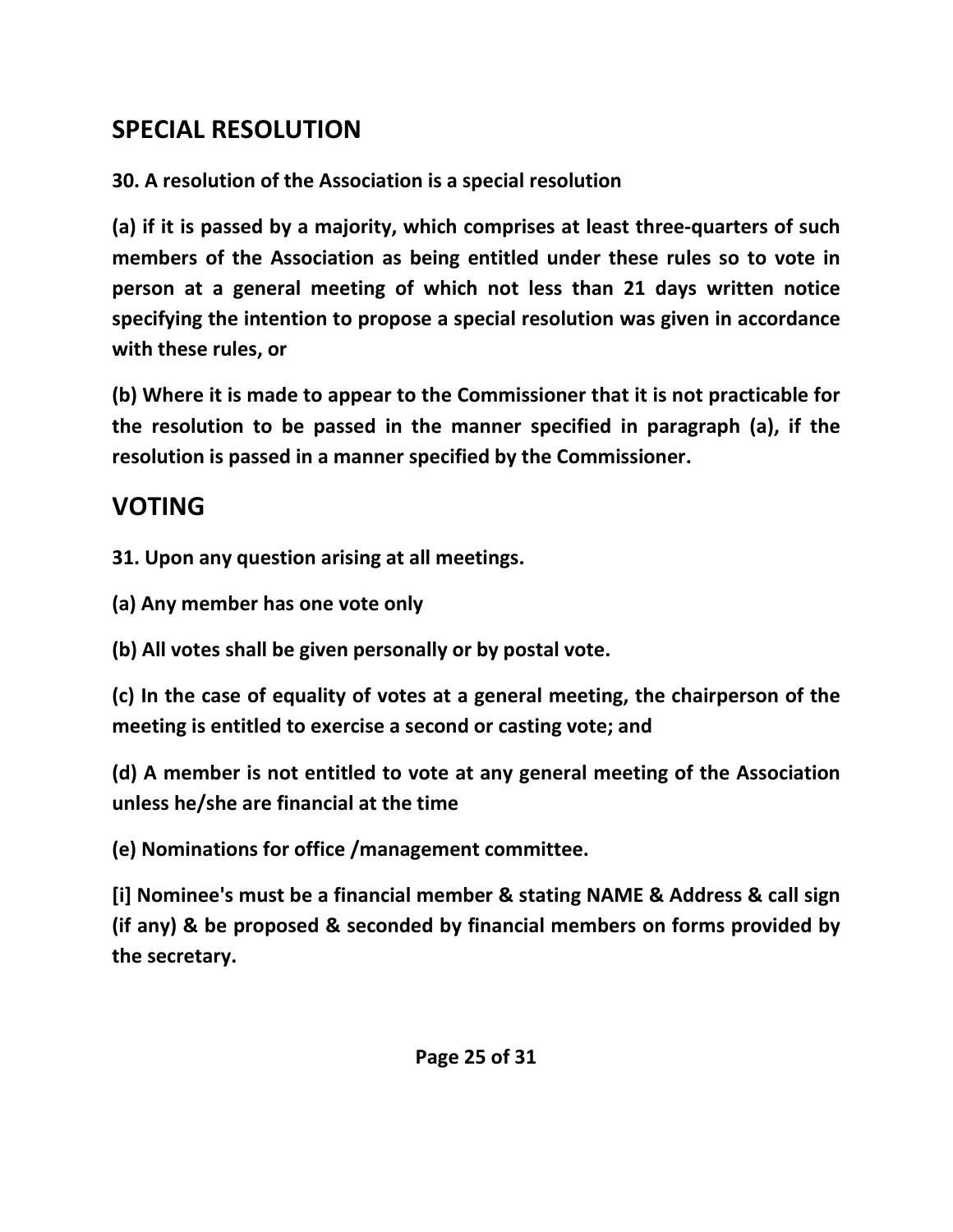#### **AGM VOTING PROCEDURES**

**32. Voting to be conducted as follows,** 

**(a) Postal voting as per custom, allowing for delivery time between sending & receiving, permitting all members to vote.** 

**(b) Ballot papers to indicate. (Nomination of positions vacant) 5 positions available** 

**(c) Marking of ballot to be indicated by an "X".** 

**(d) Insufficient voting marks do not render the voting as informal. Where this occurs and ambiguity exists upon the form, the AGM chairman shall have the final decision unto which to apply the vote.** 

**(e) If more marks than votes required the ballot paper becomes informal** 

**(d) Returning of all postal voting papers to be in a sealed envelope addressed to the Returning Officer C/- The Club Secretary** 

**(g) All postal voting envelopes are to only be opened by the returning officer.** 

**(h) Proxy voting is not allowed.** 

**(i) The form on the next page, outlines the conditions set above and shall be used as a Performa.**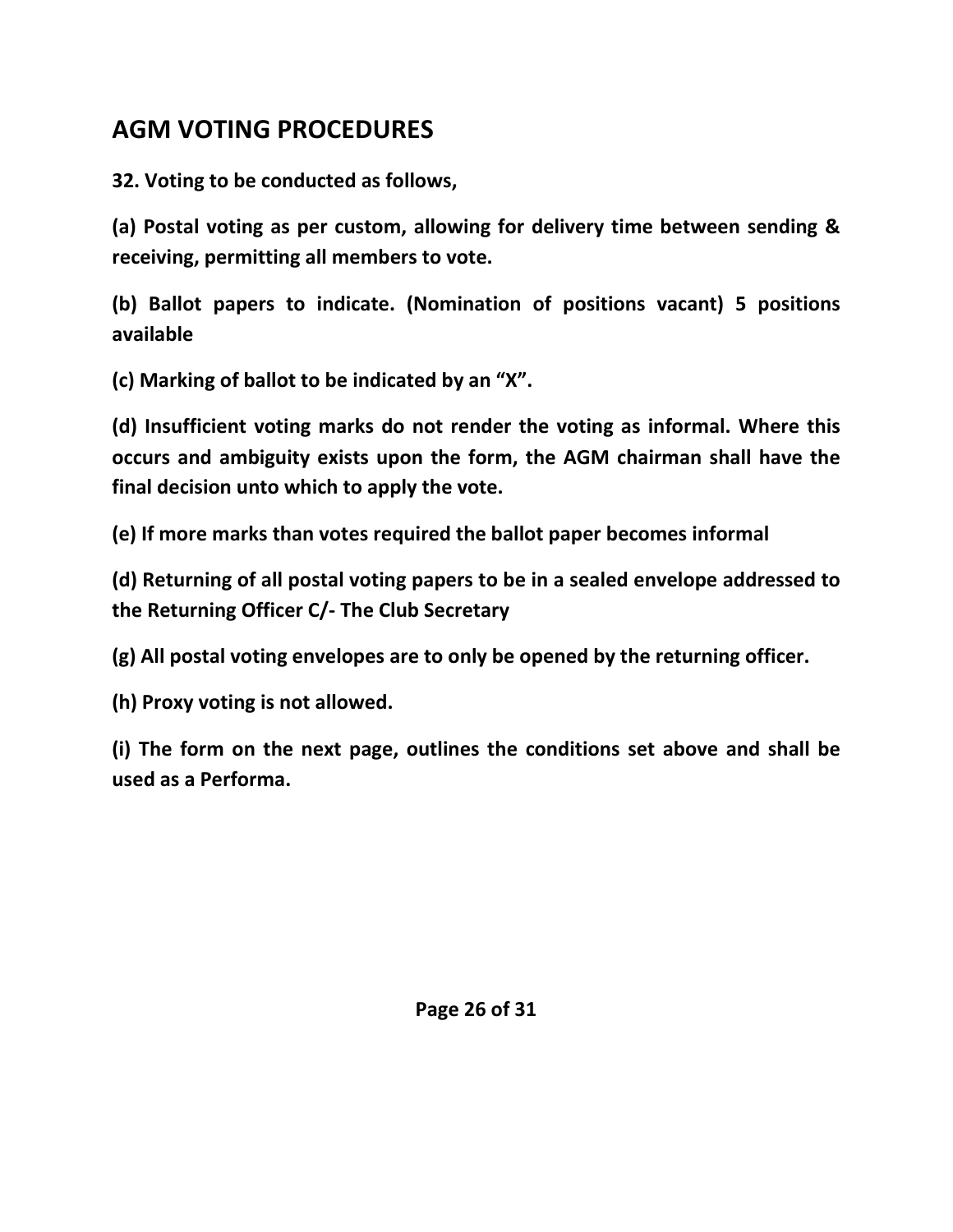

**NOMINATION FOR MANAGEMENT OR COMMITTEE – BRARC.** 

**PROPOSER: NAME and CALLSIGN (IF ANY): .........................................................** 

**NOMINEE: NAME and CALLSIGN (IF ANY): .........................................................** 

**SIGNATURE of PROPOSER: .................................................................................** 

**TO NOMINATE A PERSON FOR AN EXECUTIVE POSITION YOU MUST ALSO NOMINATE THEM FOR A COMMITTEE POSITION. PLACE A CROSS [X] IN THE APPROPRIATE BOX.** 

**FOR THE POSITION OF** 

|                                           |  | [ ] COMMITTEE. [ ] TREASURER. [ ] SECRETARY. [ ] PRESIDENT. |  |  |
|-------------------------------------------|--|-------------------------------------------------------------|--|--|
|                                           |  |                                                             |  |  |
|                                           |  |                                                             |  |  |
|                                           |  |                                                             |  |  |
| ACCEPT THE NOMINATION - [ ] YES or [ ] NO |  |                                                             |  |  |
|                                           |  |                                                             |  |  |

**Return the completed form via email to: The Secretary, BRARC, enquiries@brarc.org.au . Or the Nominee is to bring the form completed to the AGM. No Proxy or Absentee nominations are allowed. All Nominee's must be at the AGM.** 

**Page 27 of 31**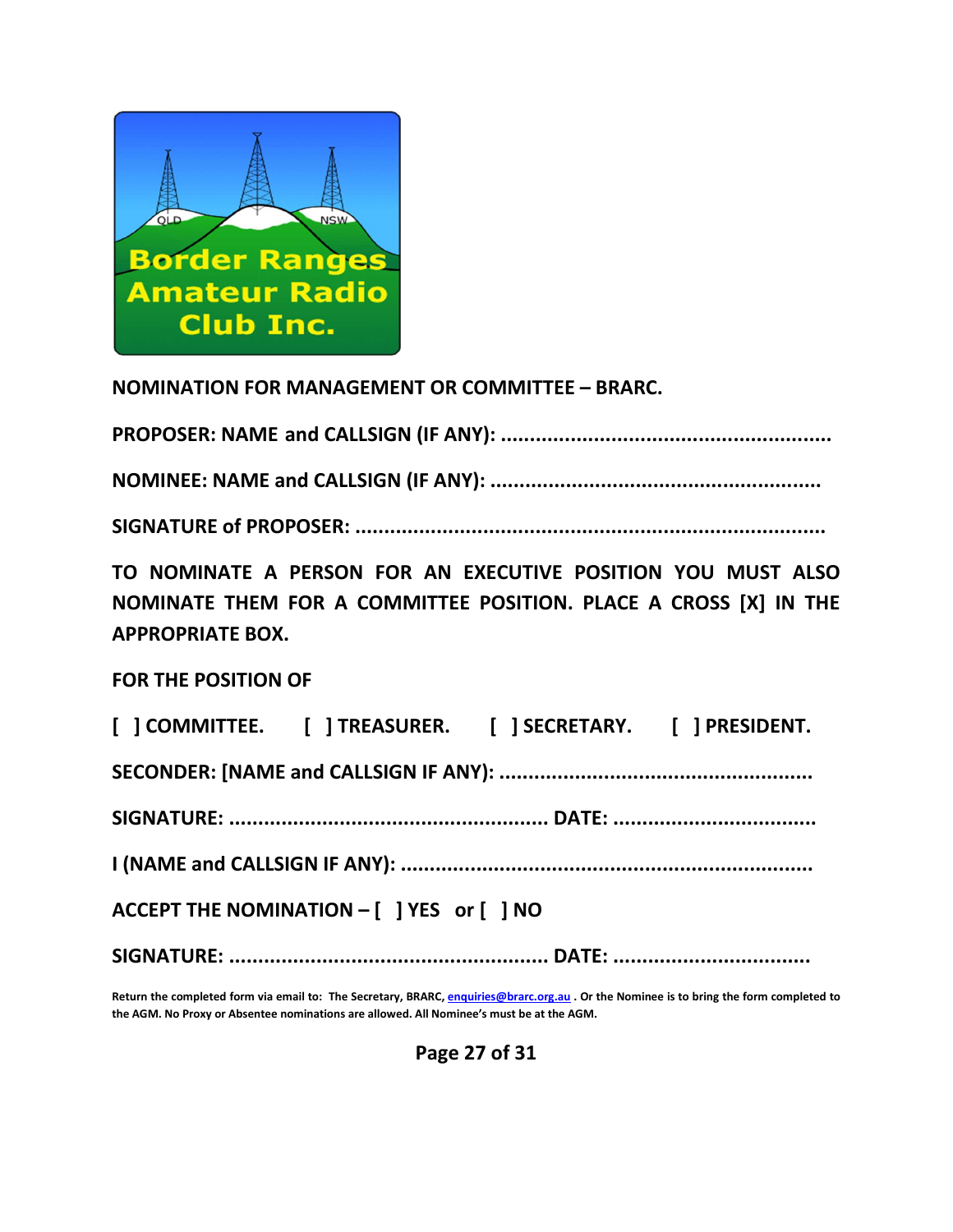### **PART V - MISCELLANEOUS**

#### **INSURANCE**

**33. The Association may affect and maintain insurance pursuant to section 44 of the Act. In addition to the insurance abovementioned, the Association may affect and maintain other insurance.** 

#### **FUNDS AND FUNDS MANAGEMENT**

#### **FUNDS— SOURCE**

**34. (a) The funds of the Association shaft be derived from the entrance fees, annual subscriptions of members and donations, subject to any resolution passed by the Association in general meeting, such other resources as the Committee may determine.** 

**(b) All money received by the Association shall be deposited as soon as practicable into the associations named bank account and** 

**(c) The Association must, as soon as practicable after receiving any money, issue an appropriate receipt.** 

#### **FUNDS MANAGEMENT**

**35. (a) Subject to any resolution passed by the Association in a general meeting, the funds of the Association are to be used in pursuance of the objects of the Association in such manner as the committee determines.** 

**(b) All cheques, drafts, bills of exchange, promissory notes and any other negotiable instruments must be signed by two authorised signatories or to enable Internet Banking, authorised passwords of two members of the committee.**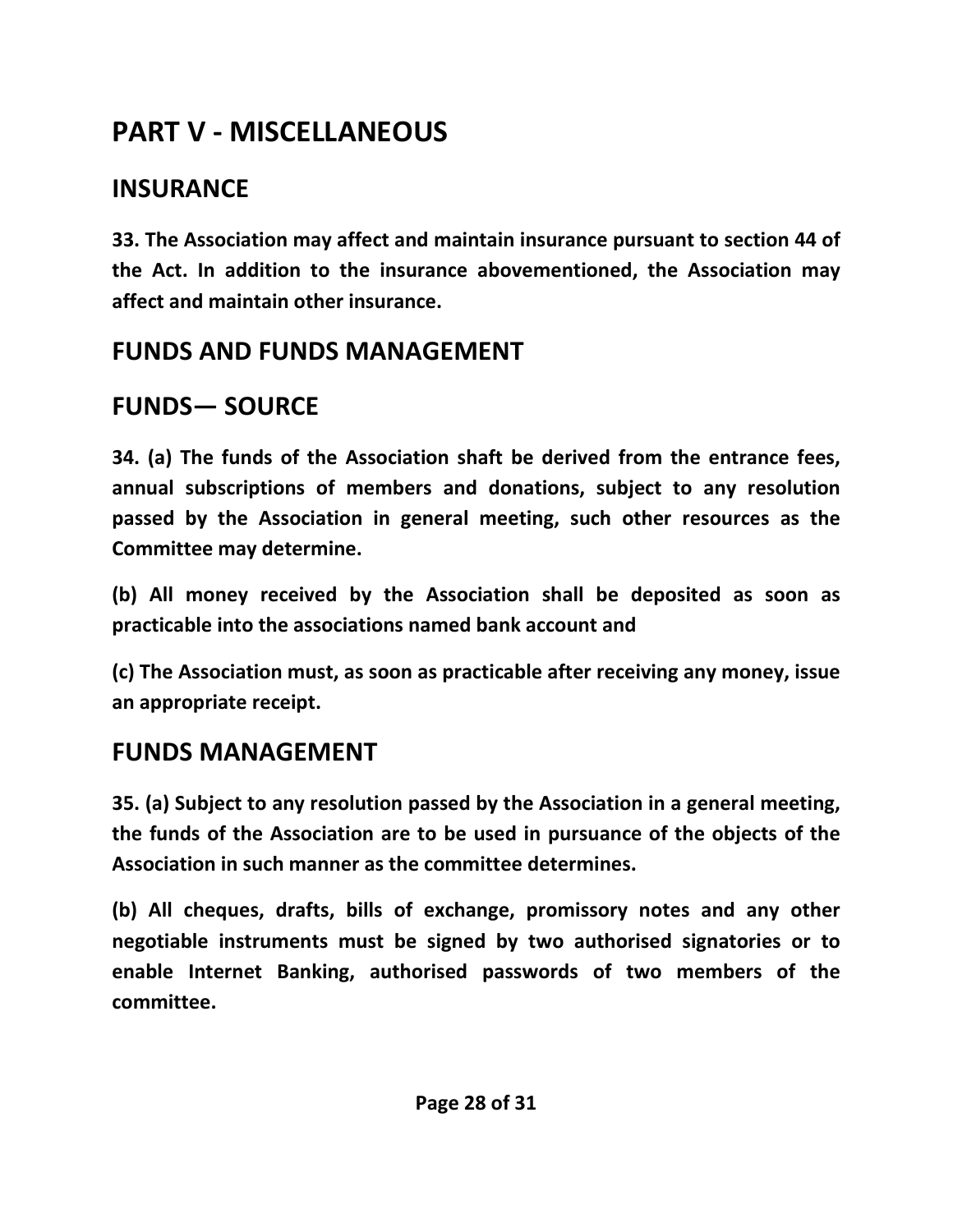#### **ALTERATION OF AIMS AND RULES**

**36. The statement of objects and these rules may be altered, rescinded, or added to, only by a special resolution of the Association.** 

#### **COMMON SEAL**

**37. (a) The common seal of the Association shall be kept in the custody of the Secretary or Public Officer.** 

**(b) The common seal shall not be affixed to any instrument except by the authority of the Executive Committee and the affixing of the common seal shall be attested by the signatures either of two members of the committee or of one member of the committee and of the public officers or the Secretary.** 

#### **INSPECTION OF BOOKS, ETC**

**38. The records, books and other documents of the Association shall be open to inspection, free of charge, by a member of the Association at any reasonable place and hour.** 

#### **SERVICE OF NOTICES**

**39. (a) For the purpose of these rules, a special notice, may be served by or on behalf of the Association on any member either personally or by sending it by registered post to the member at the member's address shown in the register of members.** 

**(b) For the purpose of these rules, a notice is taken, unless the contrary is proved, to have been given or served.** 

**(c) A record is to be kept of all events.**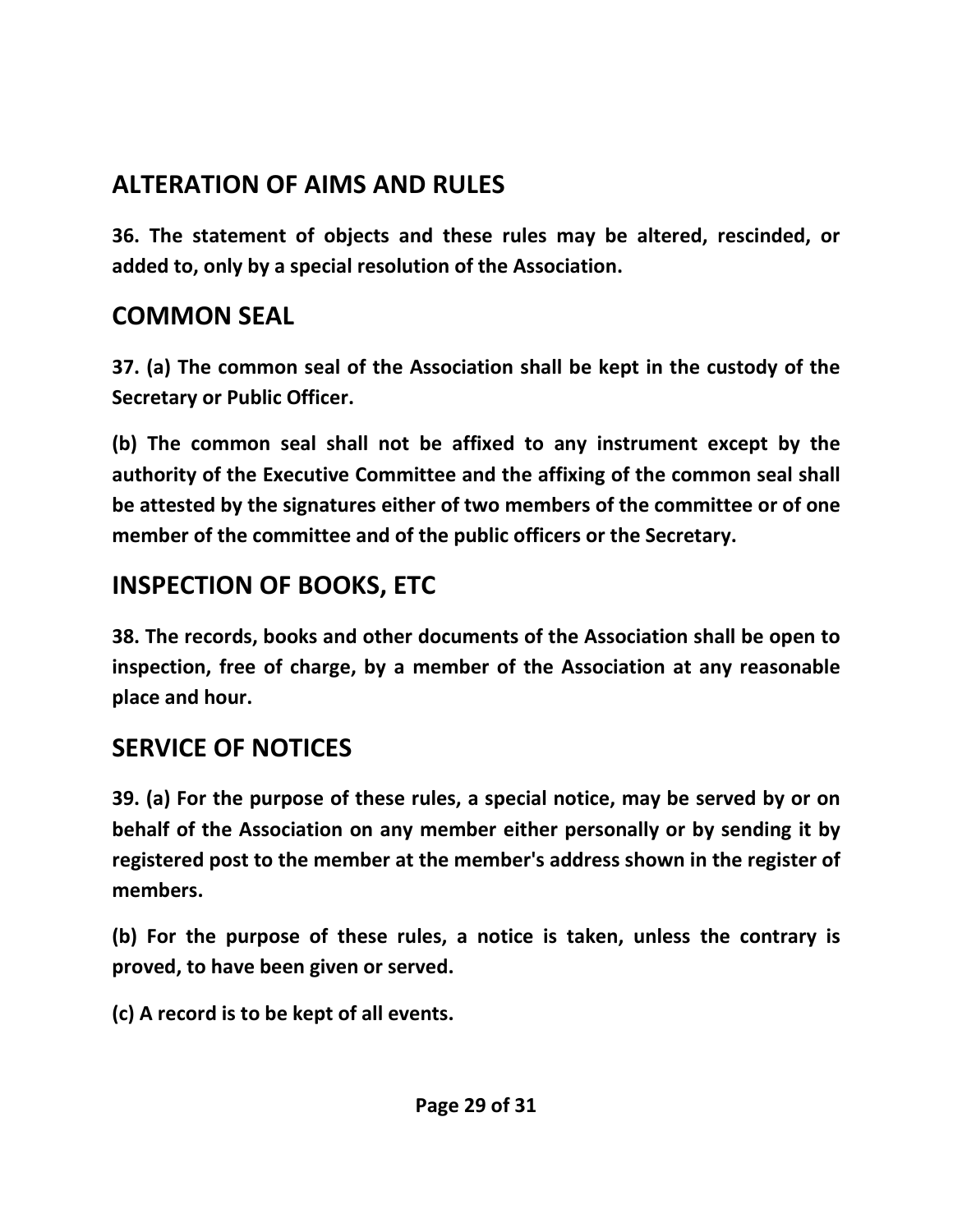#### **General Club Business**

**40. General club business can be sent by post or electronic means to the members address or addresses, in the register of members.** 

#### **Winding Up**

**41. If upon winding up or dissolution of the Association there remains after the satisfaction of all its debts and liabilities, any property whatsoever, the same shall NOT be paid to or distributed among the members of the Association, but shall be given or transferred to some other institution or institutions having objects similar to that of the Association, and which shall prohibit the distribution of their income and property among its or their members, such institutions to be determined by the members of the Association at or before the time of its dissolution, and in default the Wireless Institute of Australia, may have or acquire jurisdiction in the matter.**